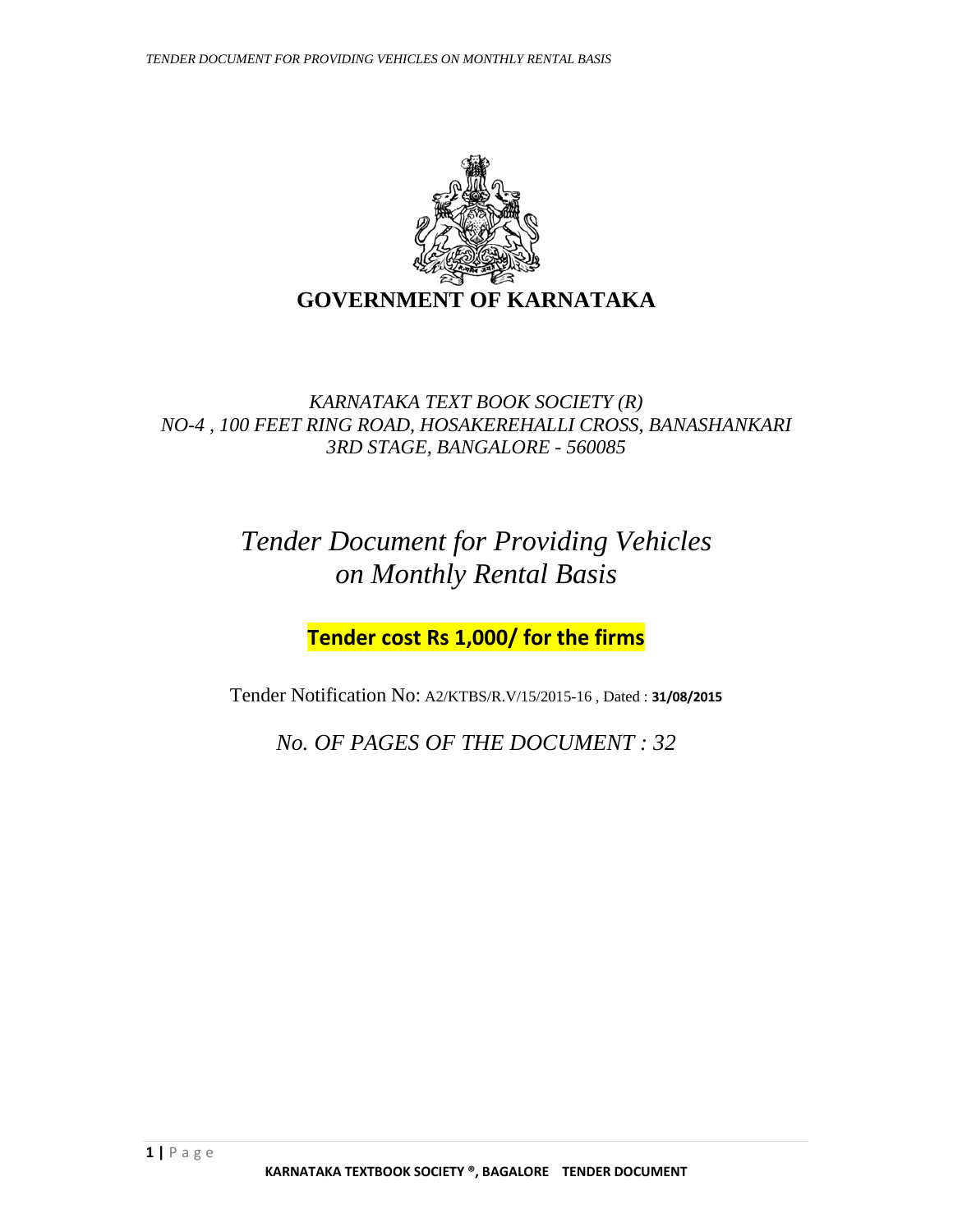#### KARNATAKA TEXT BOOK SOCIETY (R) NO-4 , 100 FEET RING ROAD, HOSAKEREHALLI CROSS, BANASHANKARI 3RD STAGE, BANGALORE - 560085

#### INDEX OF THE TENDER DOCUMENT

| Sl.No.         | Particulars                           | Page No's. |
|----------------|---------------------------------------|------------|
| $\mathbf{1}$   | Schedule of Events                    | 3          |
| $\overline{2}$ | <b>Tender Notification</b>            | 4          |
| 3              | <b>Instructions to Tenderers</b>      | $5 - 11$   |
| 4              | <b>General Conditions of Contract</b> | $12 - 16$  |
| 5              | Special conditions of Contract        | $17 - 18$  |
| 6              | Schedule of requirements              | 19         |
| 7              | <b>Technical Specifications</b>       | 19         |
| 8              | Qualification criteria                | 19         |
| 9              | Tender form and price schedule        | 20         |
| 10             | <b>Contract Form</b>                  | 20         |
| 11             | <b>Bank Guarantee Form</b>            | 22         |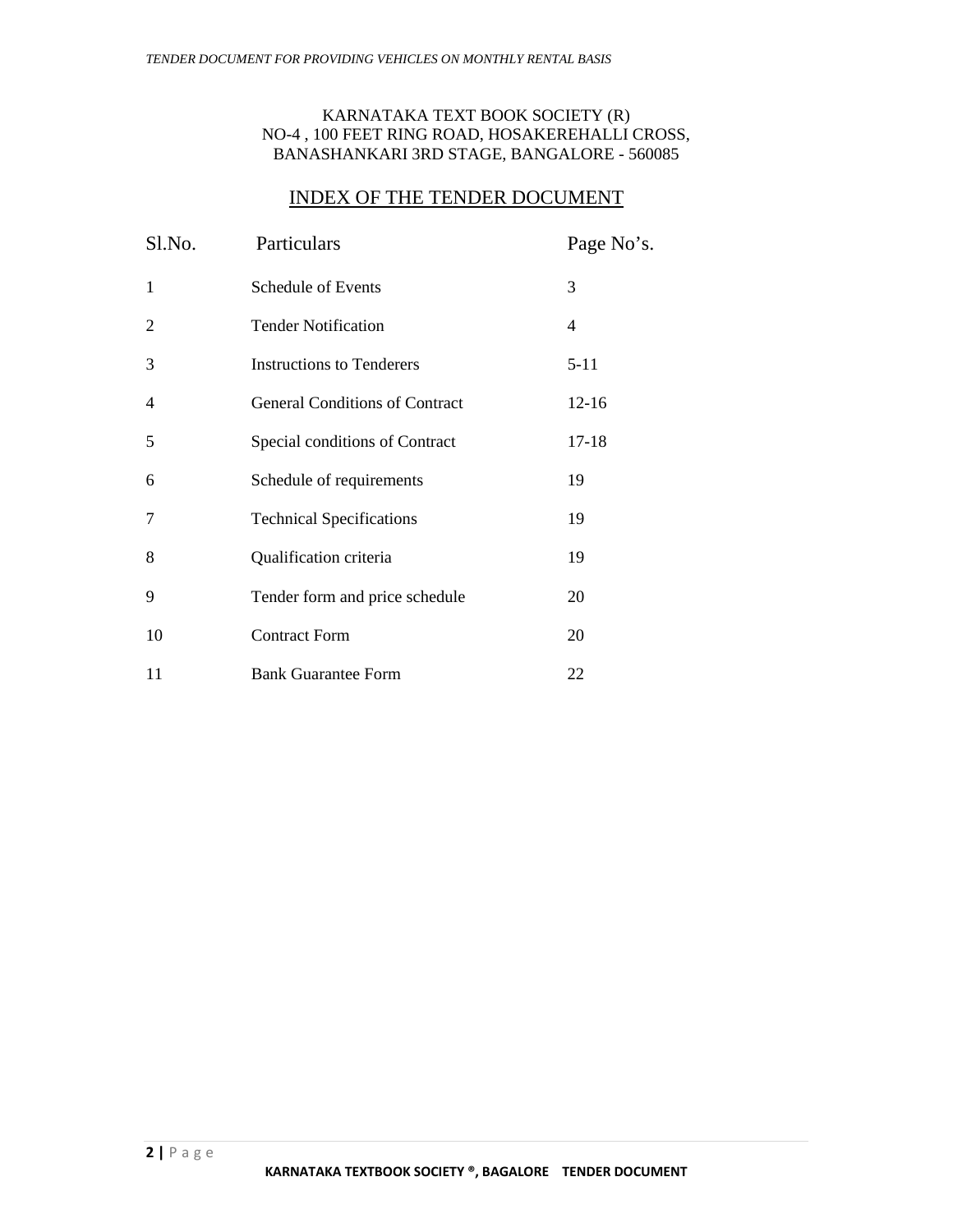#### **GOVERNMENT OF KARANATAKA KARNATAKA TEXT BOOK SOCIETY (R) NO-4 , 100 FEET RING ROAD, HOSAKEREHALLI CROSS, BANASHANKARI 3RD STAGE, BANGALORE - 560085 080 26422245 / 080 26422238**

#### *Schedule of Events*

| <b>TENDER REFERENCE</b>                                |      | A2/KTBS/R.V/15/2015-16 ,Dated: 31-08-2015 |
|--------------------------------------------------------|------|-------------------------------------------|
| DATE OF NOTIFICATION                                   | ÷    | 01/09/2015                                |
| LAST DATE AND TIME FOR<br><b>SUBMISSION OF TENDERS</b> |      | 15/09/2015, 17:30 hrs                     |
| TIME AND DATE OF OPENING<br><b>TECHNICAL BID</b>       |      | 18/09/2015, 11.00 am                      |
| TIME AND DATE OF OPENING<br><b>FINANCIAL BID</b>       | t in | 21/09/2015, 11.00 am                      |
| <b>OPENING OF BIDS</b>                                 |      | Online through e-procurement portal       |
| ADDRESS FOR COMMUNICATION : AT THE ABOVE ADDRESS       |      |                                           |
| <b>NO OF PAGES IN THIS</b><br><b>TENDER DOCUMENT</b>   |      | 32                                        |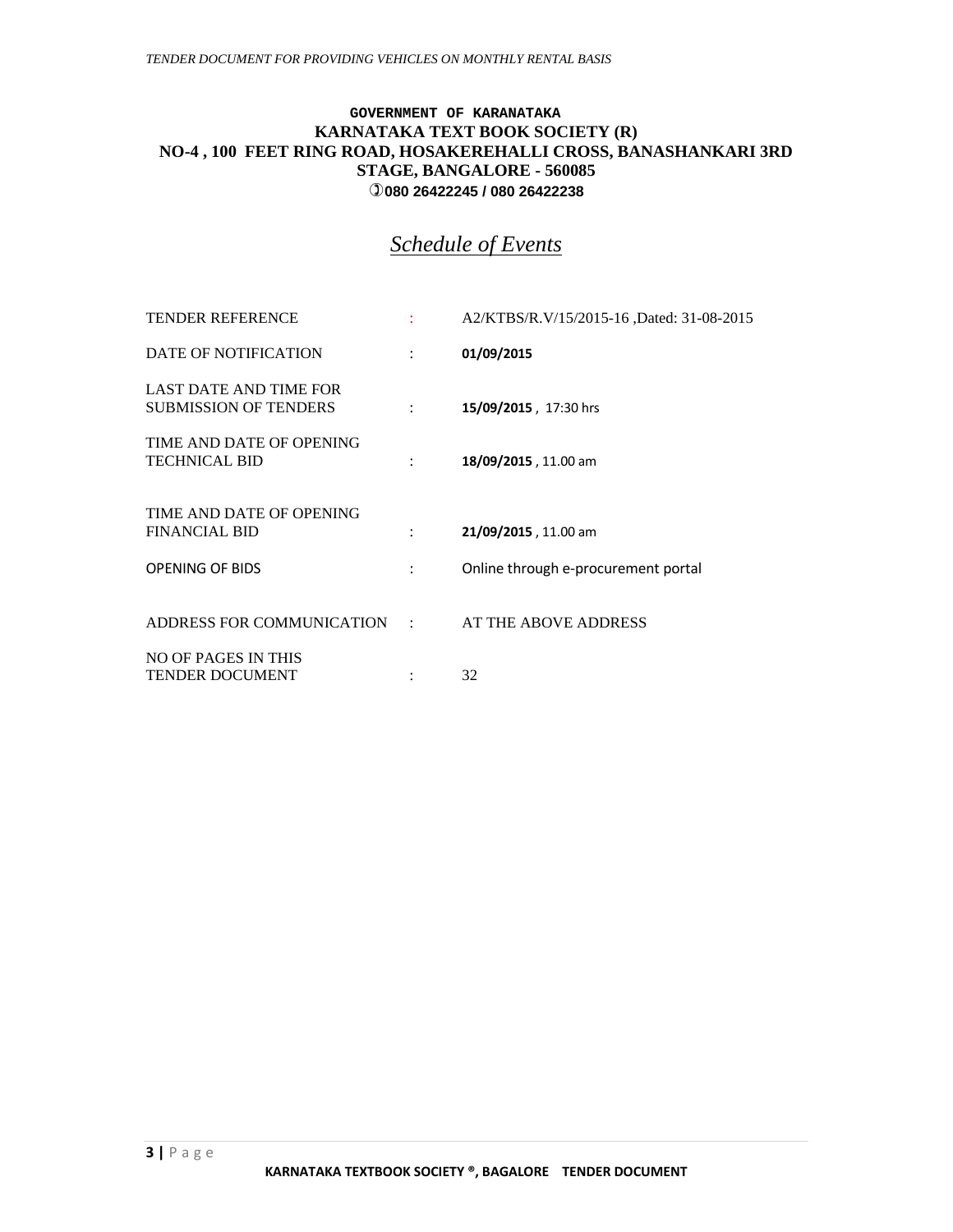#### **GOVERNMENT OF KARANATAKA**

#### **KARNATAKA TEXT BOOK SOCIETY (R) NO-4 , 100 FEET RING ROAD, HOSAKEREHALLI CROSS, BANASHANKARI 3RD STAGE, BANGALORE – 560085 080 26422245 / 080 26422238**

Notification No: A2/KTBS/R.V/15/2015-16 Dated: 31-08-2015

#### *BRIEF TENDER NOTIFICATION (through e-procurement)*

Online tenders are invited under KTPP Act 1999 and rules made there under in Two (cover) bid system from the intending and eligible Firm's for providing 2 Cars on monthly rental basis for One year from **August-2015** to **July-2016**, for the use of Managing Director, Karnataka Textbook Society, Bangalore – 560085. Estimated total value of the Tender is about Rs 6.60 lakhs & total EMD will be Rs 25,000/-. The detailed Tender Document may be downloaded from web site https://eproc.karnataka.gov.in for information. The bids shall be submitted online before Dt.**15/09/2015**, 17.30 pm. The Technical bid will be opened online at Dt.**18/09/2015**, 11.00 am. For any further clarifications the above Office may be contacted.

> Managing Director Karnataka Text Book Society®, Bengaluru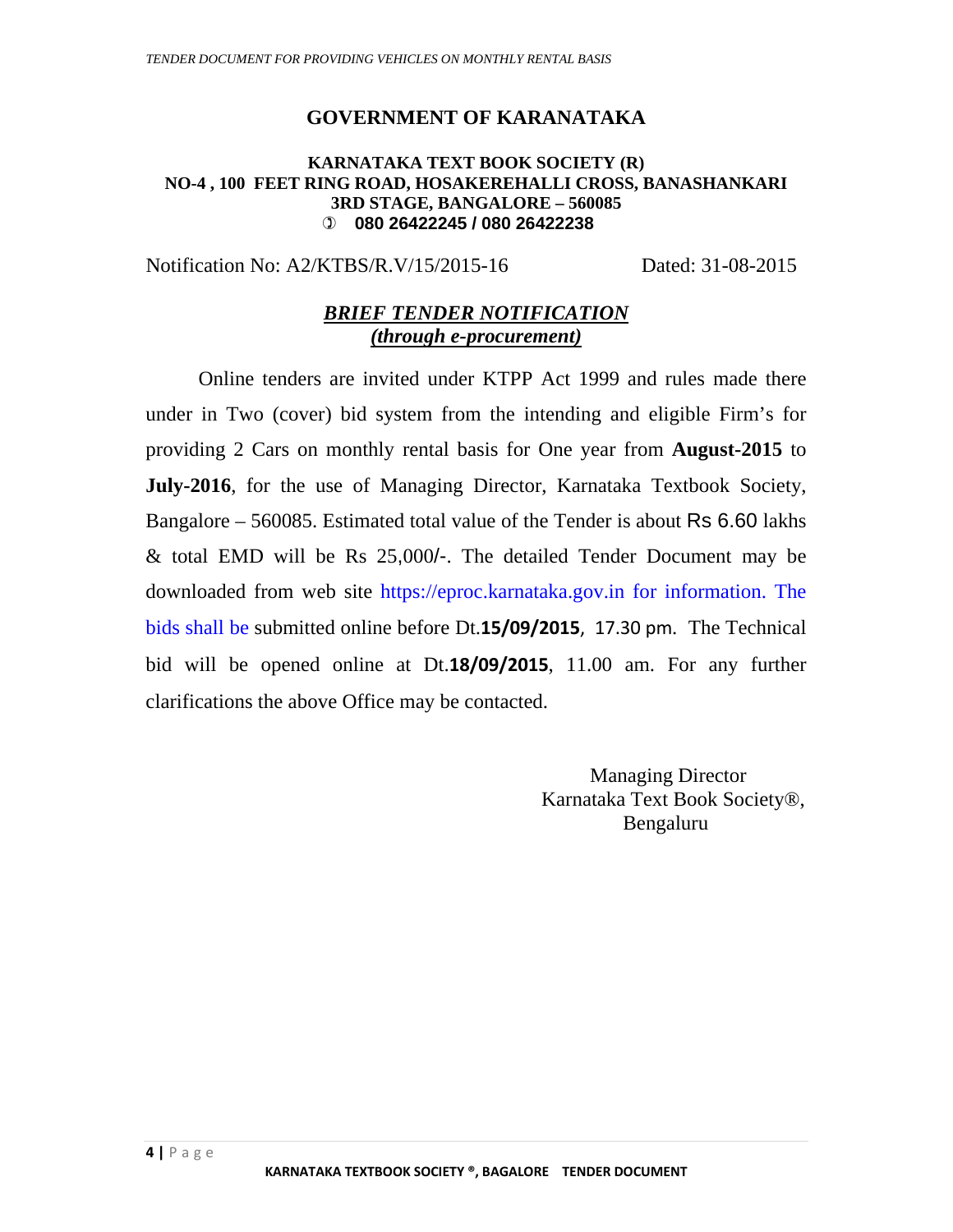|                      | SECTION II<br><b>INSTRUCTIONS TO TENDERERS</b>     |             |
|----------------------|----------------------------------------------------|-------------|
|                      | <b>TABLE OF CLAUSES</b>                            |             |
| <b>Clause</b><br>No. | <b>Topic</b><br><b>Number</b>                      | Page<br>No. |
|                      |                                                    |             |
| 1.                   | A. Introduction                                    | 6           |
| 2.                   | Eligible Tenderer<br><b>Cost of Tendering</b>      | 6           |
|                      |                                                    |             |
|                      | <b>B. Tender Documents</b>                         |             |
| 3.                   | <b>Contents of Tender Documents</b>                | 6           |
| 4.                   | <b>Clarification of Tender Documents</b>           | 6           |
| 5.                   | <b>Amendment of Tender Documents</b>               | 7           |
|                      | <b>C. Preparation of Tenders</b>                   |             |
| 6.                   | Language of Tender                                 | 7           |
| 7.                   | Documents Constituting the Tender                  | 7           |
| 8                    | <b>Tender Form</b>                                 | 7           |
| 9.                   | <b>Tender Prices</b>                               | 7           |
| 10.                  | <b>Tender Currency</b>                             | 8           |
| 11.                  | Documents Establishing Tenderer's Eligibility      |             |
|                      | and Qualifications                                 | 8           |
| 12.                  | <b>Earnest Money Deposit</b>                       | 8           |
| 13.                  | Period of Validity of Tenders                      | 8           |
| 14.                  | Format and Signing of Tender                       | 8           |
|                      | <b>D. Submission of Tenders</b>                    |             |
| 15.                  | Sealing and Marking of Tenders                     | 9           |
| 16                   | Deadline for submission of Tenders                 | 9           |
| 17.                  | <b>Late Tenders</b>                                | 9           |
| 18.                  | Modification and Withdrawal of Tenders             | 9           |
|                      | <b>E. Tender Opening and Evaluation of Tenders</b> |             |
| 19                   | Opening of Tenders by the Purchaser                | 9           |
| 20                   | <b>Clarification of Tenders</b>                    | 9           |
| 21                   | Preliminary Examination                            | 9           |
| 22                   | <b>Evaluation and Comparison of Tenders</b>        | 9           |
| 23                   | <b>Contacting the Purchaser</b>                    | 10          |

# **SECTION II**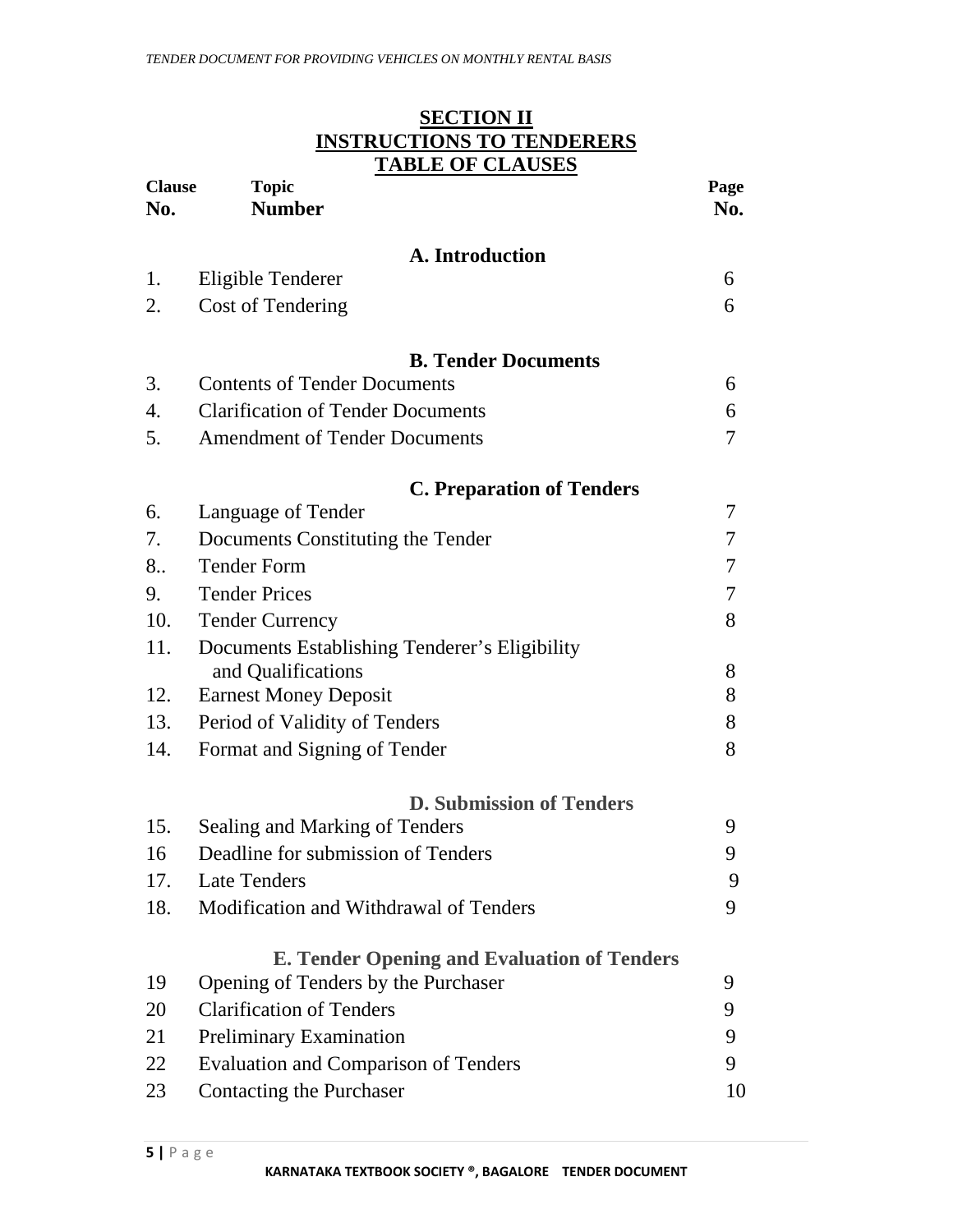#### **F. Award of Contract**

| 24 | Post-qualification                            | 10 |
|----|-----------------------------------------------|----|
| 25 | <b>Award Criteria</b>                         | 10 |
| 26 | Purchaser's Right to Vary the Contract Period | 10 |
| 27 | Purchaser's Right to Accept any Tender and to |    |
|    | Reject any or all Tenders                     | 10 |
| 28 | Notification of Award                         | 10 |
| 29 | <b>Signing of Contract</b>                    | 11 |
| 30 | <b>Performance Security</b>                   | 11 |
| 31 | <b>Corrupt and Fraudulent Practices</b>       |    |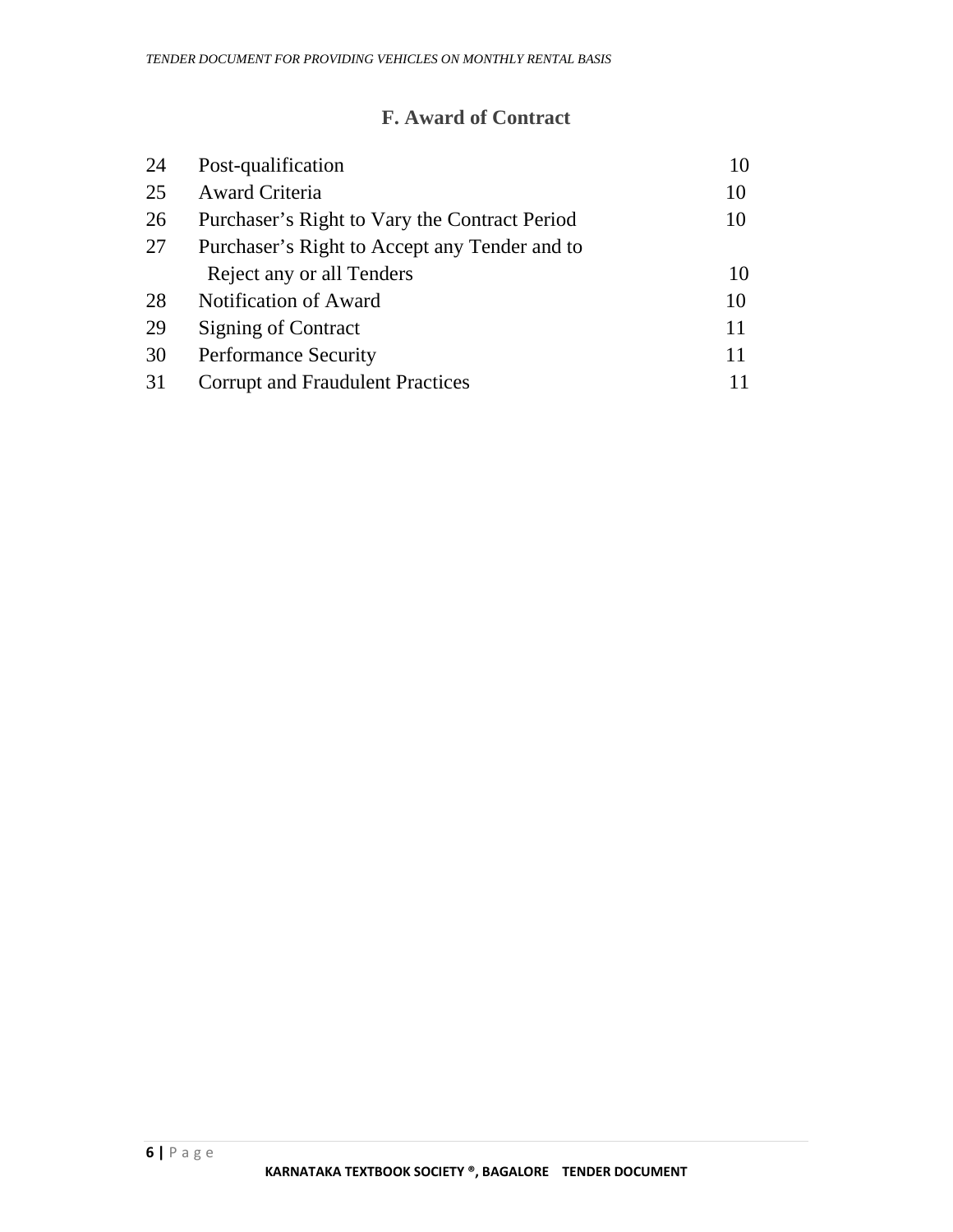#### **INSTRUCTION TO TENDERERS**

#### **A. Introduction**

#### **1. Eligible Tenderers**

- 1.1 Tenderers should not be associated, or have been associated in the past, directly or indirectly, with a firm or any of its affiliates which have been engaged by the Purchaser to provide consulting services for the preparation of the design, specifications, and other documents to be used for the procurement of the goods/Services to be purchased under this Invitation of Tenders.
- 1.2 Bidders shall not be under a declaration of ineligibility for corrupt and fraudulent practices issued by Government of Karnataka or they shall not be under a declaration as black listed by the purchaser.

#### ALSO SEE CLAUSE 11 AND SECTION VII

#### **2. Cost of Tendering:**

2.1 The Tenderer shall bear all costs associated with the preparation and submission of its Tender, and THE MANAGING DIRECTOR KARNATAKA TEXTBOOK SOCIETY hereinafter referred to as **"The Purchaser",** will in no case be responsible or liable for these costs, regardless of the conduct or outcome of the tender process.

#### **B. The Tender Documents**

#### **3. Contents of Tender Documents**

3.1 The Services required, tendering procedures and contract terms are prescribed in the tender documents. In addition to the Invitation for Tenders, the tender documents include:

- (a) Instruction to Tenderers (ITT) ;
- (b) General Conditions of Contract (GCC) ;
- (c) Special Conditions of Contract (SCC) ;
- (d) Schedule of Requirements;
- (e) Technical Specifications;
- (f) Tender Form and Price Schedules;
- (g) Earnest Money Deposit Form;
- (h) Contract Form;
- (i) Performance Security Form;
- (j) Performance Statement Form;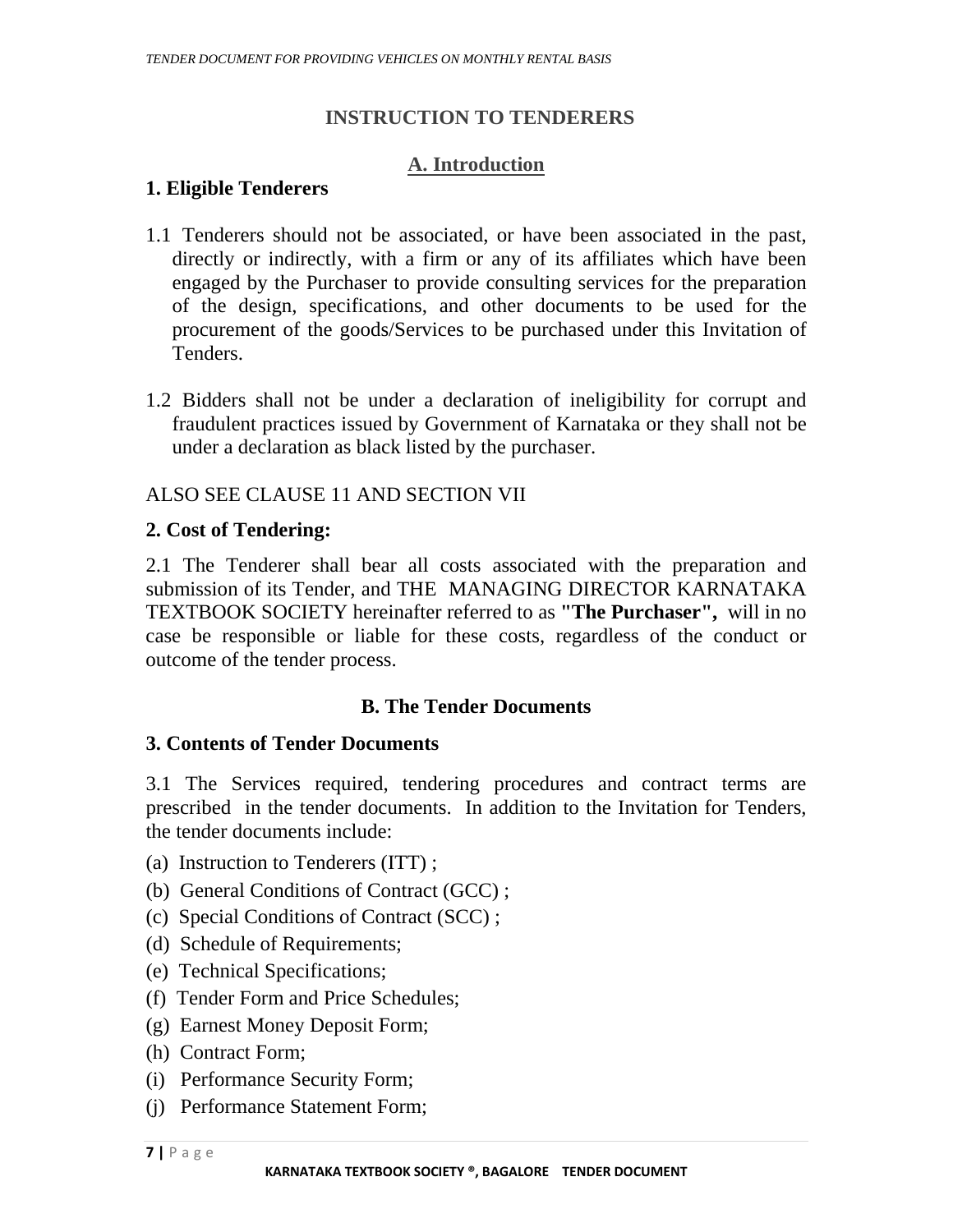3.2 The Tenderer is expected to examine all instructions, forms, terms, and specifications in the tender documents. Failure to furnish all information required by the tender documents or submission of a tender not substantially responsive to the tender documents in every respect will be at the Tenderer's risk and may result in rejection of its tender.

#### **4. Clarification of Tender Documents**

4.1 A prospective Tenderer requiring any clarification of the tender documents may notify the Purchaser in writing or by telex or cable or fax at the Purchaser's mailing address indicated in the Invitation for Tenders. The Purchaser will respond in writing to any request for clarification of the tender documents which it receives no later than 15 days prior to the deadline for submission of tenders prescribed by the Purchaser. Written copies of the Purchaser's response (including an explanation of the query but without identifying the source of inquiry) will be sent to all prospective tenderers which have received the tender document.

#### **5. Amendment of Tender Documents**

5.1 At any time prior to the deadline for submission of tenders, the Purchaser may, for any reason, whether at its own initiative or in response to a clarification requested by a prospective tenderer, modify the tender documents by amendment.

5.2 Any amendment should be published in the e-procurement portal itself.

5.3 In order to allow prospective tenderers reasonable time in which to take the amendment into account in preparing their tenders, the Purchaser, at its discretion, may extend the deadline for the submission of tenders.

#### **C. Preparation of Tenders**

#### **6. Language of Tender**

6.1 The tender prepared by the Tenderer, as well as all correspondence and documents relating to the tender exchanged by the Tenderer and the Purchaser, shall be written in English language. Supporting documents and printed literature furnished by the Tenderer may be in another language provided they are accompanied by an accurate translation of the relevant passages in the English language in which case, for purposes of interpretation of the Tender, the translation shall govern.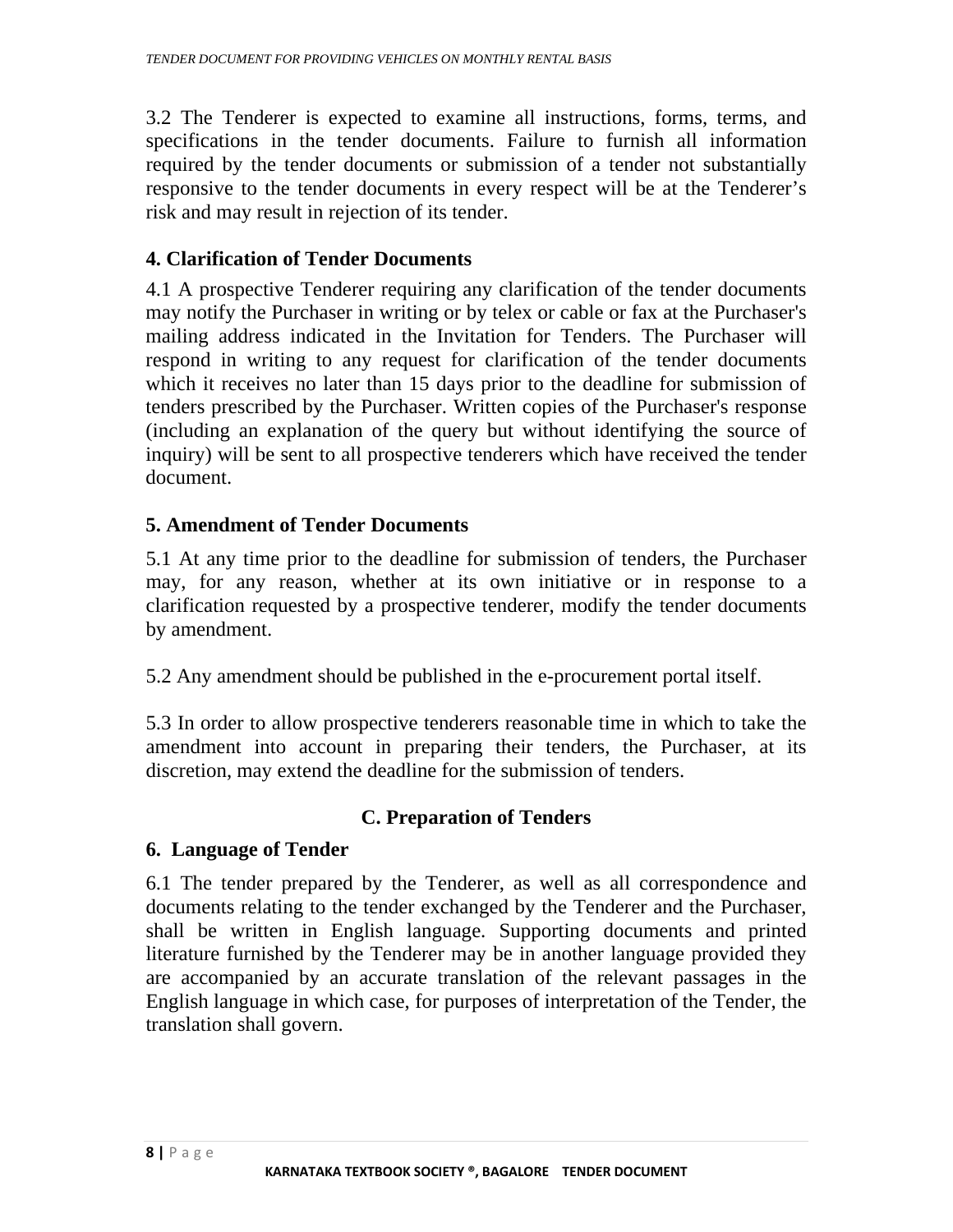#### **7. Documents Constituting the Tender (One Bid)**

7.1 The tender (One Bid) prepared by the Tenderer shall comprise the following components.

- a) A Tender Form and a Price Schedule shall be online completed in accordance with ITT Clauses 8, 9, 10 and Section II (D).
- b) Earnest money deposit furnished in accordance with ITT Clause 12. Scanned Images of the following
- c) Copy of RC (or equivalent).
- d) Road Tax Paid receipt (or proof for the same).
- e) Insurance Certificate of the Vehicle proposed to be provided.
- f) Acknowledgement of I.T returns filed for the previous three year.
- g) The papers shall be in the name of the tenderer or in the tenderer's firm. If it is not in the name of the tenderer a letter of acceptance from the owner of the vehicle will be enclosed.
- h) Registration Certificate of the Firm issued by the Regional Transport Office.

#### **8. Tender Form**

8.1 As per e-procurement portal.

#### **9. Tender Prices**

9.1 Prices shall be entered in the format provided as per e-procurement portal.

9.2 Prices quoted by the Tenderer shall be fixed during the Tenderer's per formance of the Contract and not subject to variation on any account except due to variation in the Statutory payments.

9.3 Further an increase or decrease in the prices of Diesel / Petrol will not be considered for any kind of alteration of Contract Prices during the Contract Period..

9.4 A Tender submitted with an adjustable price quotation other than what has been mentioned above will be treated as non-responsive and rejected.

#### **10. Tender Currency**

10.1 Prices shall be quoted in Indian Rupees: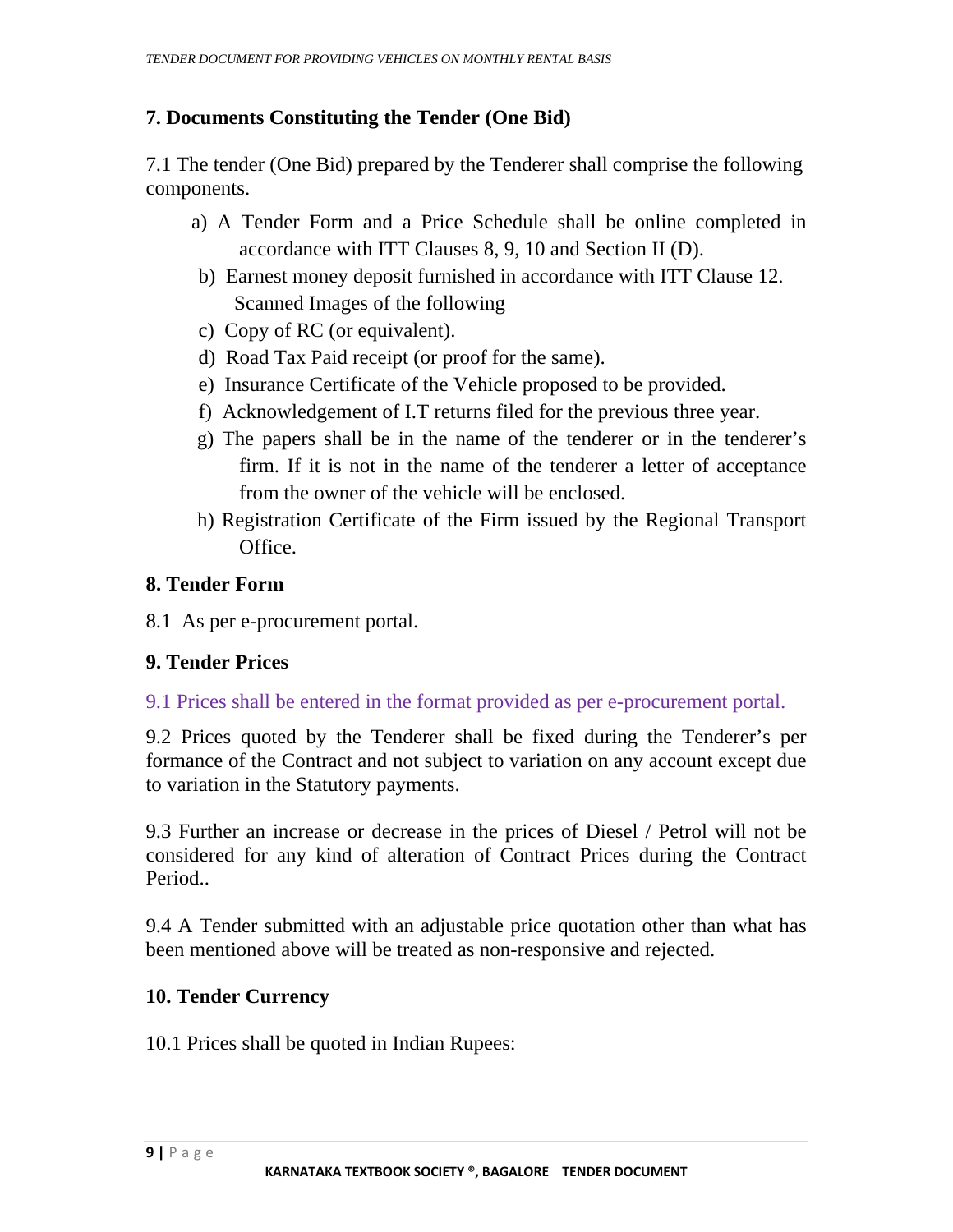#### **11. Documents Establishing Tenderer's Eligibility and Qualifications**

11.1 Pursuant to ITT Clause 7, the documents furnished by the Tenderer shall establish the Tenderer's eligibility to tender and its qualifications to perform the Contract if its tender is accepted.

#### **12. Earnest Money Deposit**

12.1 Pursuant to ITT Clause 7, the Tenderer shall furnish, as part of its tender, earnest money deposit (E.M.D.) **Rs.25,000.00** as specified in **Brief Tender Notification.**

12.2 The earnest money deposit is required to protect the Purchaser against the risk of Tenderer's conduct which would warrant the security's forfeiture, pursuant to ITT Clause 12.7.

12.3 EMD and tender processing fee should be paid through **e-payments. (Credit card, Direct debit (Internet banking), NEFT (National Electronic Fund Transfer), OTC (Over the counter)).** 

12.4 Any tender not secured in accordance with ITT Clauses 12.1 and 12.3 above will be rejected by the Purchaser as nonresponsive, pursuant to ITT Clause 22.

12.5 Unsuccessful Tenderer's earnest money deposit will be discharged/returned as promptly & as early as possible but not later than 60 days after the expiration of the period of tender validity prescribed by the Purchaser, pursuant to ITT Clause 14.

12.6 The successful Tenderer's earnest money deposit will be discharged upon the Tenderer signing the Contract, pursuant to ITT Clause 30, and furnishing the performance security, pursuant to ITT Clause 31.

12.7 The tender security may be forfeited:

 (a) if a Tenderer (i) withdraws its tender during the period of tender validity specified by the Tenderer on the Tender Form; or (ii) does not accept the correction of errors pursuant to **ITT Clause 22.2**; or

- (b) in case of a successful Tenderer, if the Tenderer fails:
- (i) to sign the Contract in accordance with ITT **Clause 29**; or
- (ii) to furnish performance security in accordance with ITT **Clause 30**.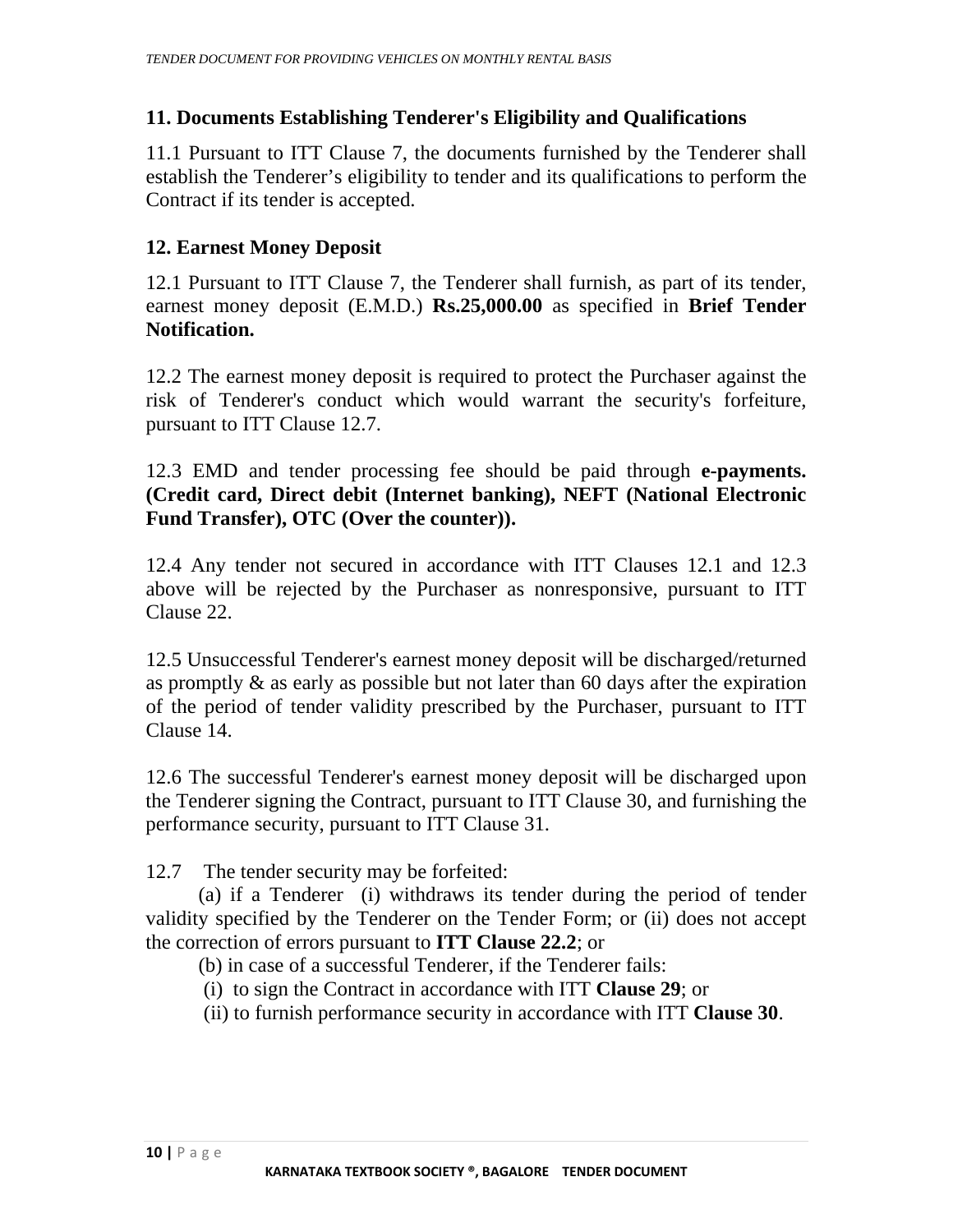## **13. Period of Validity of Tenders**

13.1 Tenders shall remain valid for 90 days after the deadline for submission of tenders prescribed by the Purchaser, pursuant to ITT **Clause 17**. A tender valid for a shorter period shall be rejected by the Purchaser as non-responsive.

13.2 In exceptional circumstances, the Purchaser may solicit the Tenderer's consent to an extension of the period of validity. The request and the responses thereto shall be made in writing (or by cable or telex or fax). The earnest money deposit provided under ITT **Clause 13** shall also be suitably extended. A Tenderer may refuse the request without forfeiting its earnest money deposit. A Tenderer granting the request will not be required nor permitted to modify its tender.

#### **14. Format and Signing of Tender**

14.1 As per e-procurement norms.

#### **D. Submission of Tenders**

#### **15. Sealing and Marking of Tenders**

15.1 As per e-procurement norms.

#### **16. Deadline for Submission of Tenders**

16.1 As per e-procurement calendar of events.

#### **17. Late Tenders**

17.1 It is impossible to submit the tenders after the expiry of the time stipulated in e-procurement and therefore the tenderers shall take all precautions to upload the tender well in advance.

#### **18. Modification and Withdrawal of Tenders**

18.1 There is no provision to make any modifications once the document is uploaded. Therefore the tenderer shall take all precautions to upload carefully and the correct figures only.

#### **E. Tender Opening and Evaluation of Tenders**

#### **19. Opening of Tenders by the Purchaser**

19.1 The Purchaser will open all tenders online, at the time as mentioned in page-3. The tenderers can also access the information online once the tenders are opened.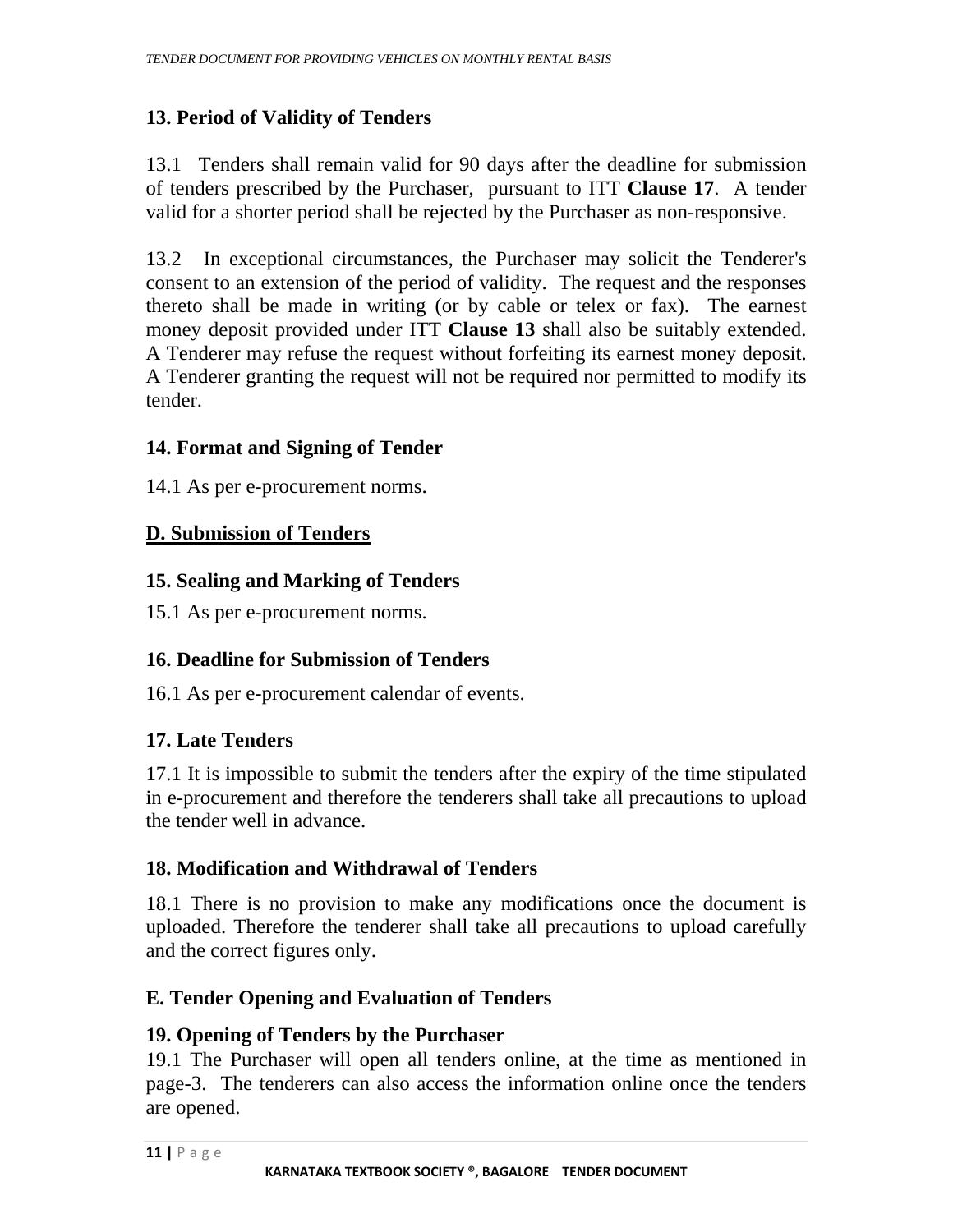#### **20. Clarification of Tenders**

20.1 During evaluation of tenders, the Purchaser may, at its discretion, ask the Tenderer for a clarification of its tender. The request for clarification and the response shall be in writing and no change in prices or substance of the tender shall be sought, offered or permitted.

#### **21. Preliminary Examination**

21.1 Where the Tenderer has quoted for multiple schedules, if the tender security furnished is inadequate for the schedule, the purchaser shall take the price tender into account only to the extent the tender is secure. For this purpose, the extent to which the tender is secured shall be determined by evaluating the requirement of tender security to be furnished for the schedule included in the tender (offer) in the serial order of the item of requirements of the Tender document.

21.2 The Purchaser may waive any minor informality or non-conformity or irregularity in a tender which does not constitute a material deviation, provided such a waiver does not prejudice or affect the relative ranking of any Tenderer.

21.3 Prior to the detailed evaluation, pursuant to ITT Clause 21, the Purchaser will determine the substantial responsiveness of each tender to the tender documents. For purposes of these Clauses, a substantially responsive tender is one which conforms to the terms and conditions of the tender documents with out material deviations. Deviations from or objections or reservations to critical provisions such as those concerning Performance Security, Applicable law (GCC Clause 17), and Taxes & Duties (GCC Clause 19) will be deemed to be a material deviation. The Purchaser's determination of a tender's responsiveness is to be based on the contents of the tender itself without recourse to extrinsic evidence.

21.4 If a Tender is not substantially responsive, it will be rejected by the Purchaser and may not subsequently be made responsive by the Tenderer by correction of the non-conformity.

#### **22. Method of Opening, Evaluation and Comparison of Tenders**

22.1 As per e-procurement calendar of events.

22.2 The Purchaser will further evaluate and compare the tenders which have been determined to be substantially responsive to arrive at the evaluated L-1 tender.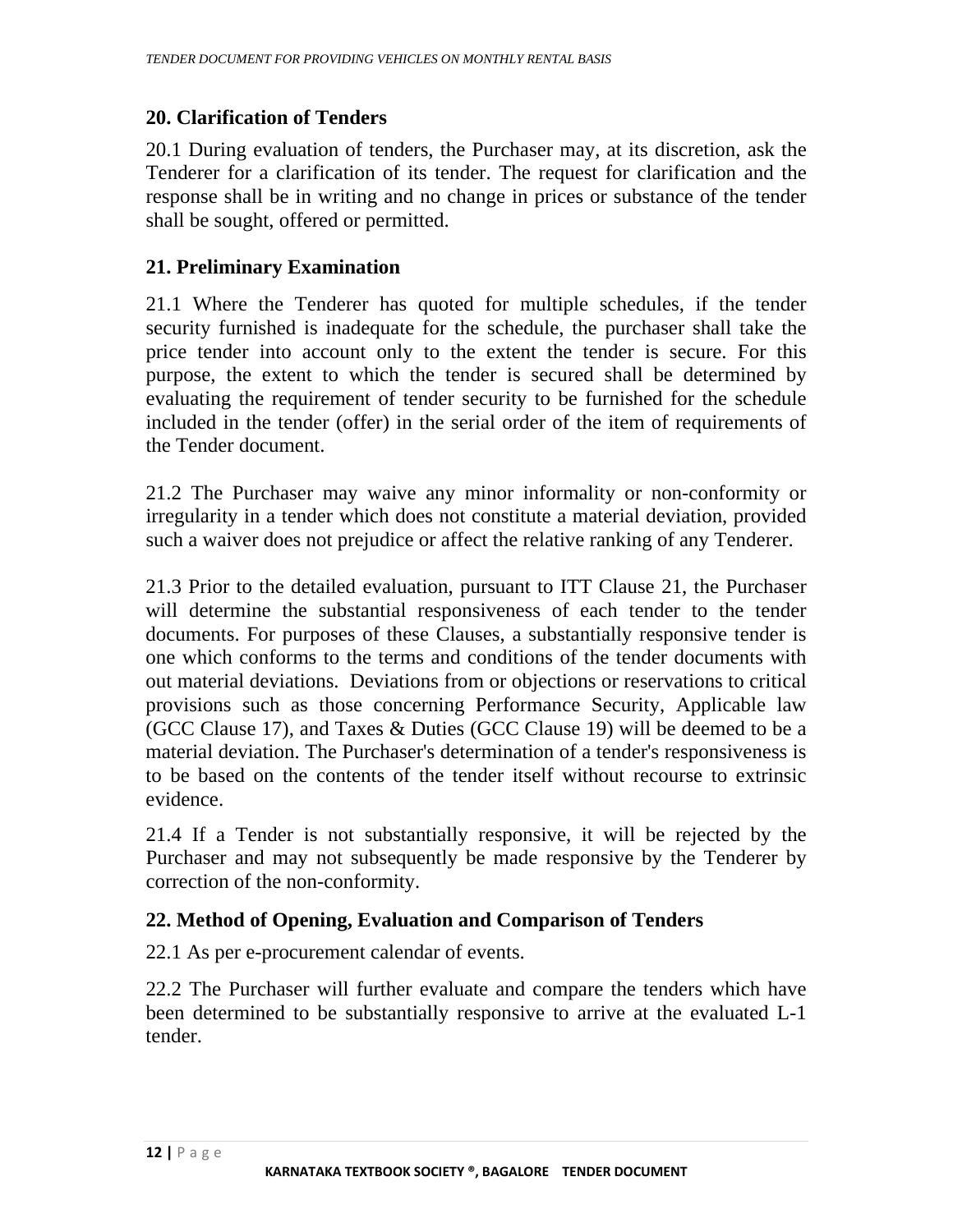#### **23. Contacting the Purchaser**

23.1 Subject to ITT Clause 21, no Tenderer shall contact the Purchaser on any matter relating to its tender, from the time of the tender opening to the time the Contract is awarded. If the tenderer wishes to bring additional information to the notice of the purchaser, it should do so in writing.

23.2 Any effort by a Tenderer to influence the Purchaser in its decisions on tender evaluation, tender comparison or contract award may result in rejection of the Tenderer's tender.

#### **F. Award of Contract**

#### **24. Pre-qualification / Post-qualification**

24.1 The Purchaser will determine to its satisfaction whether the Tenderer that is selected as having submitted the lowest evaluated and responsive tender meets the criteria specified in ITT Clause 11.2 (b) and is qualified to perform the contract satisfactorily.

24.2 An affirmative determination will be a prerequisite for award of the Contract to the Tenderer. A negative determination will result in rejection of the Tenderer's tender, in which event the Purchaser will proceed to the next lowest evaluated tender to make a similar determination of that Tenderer's capabilities to perform the contract satisfactorily.

#### **25. Award Criteria**

25.1 Subject to ITT Clause 28, the Purchaser will award the Contract to the successful Tenderer item wise whose tender has been determined to be sub stantially responsive and has been determined as the lowest item wise evaluated tender, provided further that the Tenderer is determined to be qualified to per form the Contract satisfactorily.

#### **26. Purchaser's right to vary the contract period**

26.1 The Purchaser reserves the right to increase or decrease by up to 25% of the contract period mentioned in the tender i.e. by about 3 months at its discretion and for its convenience and advantage.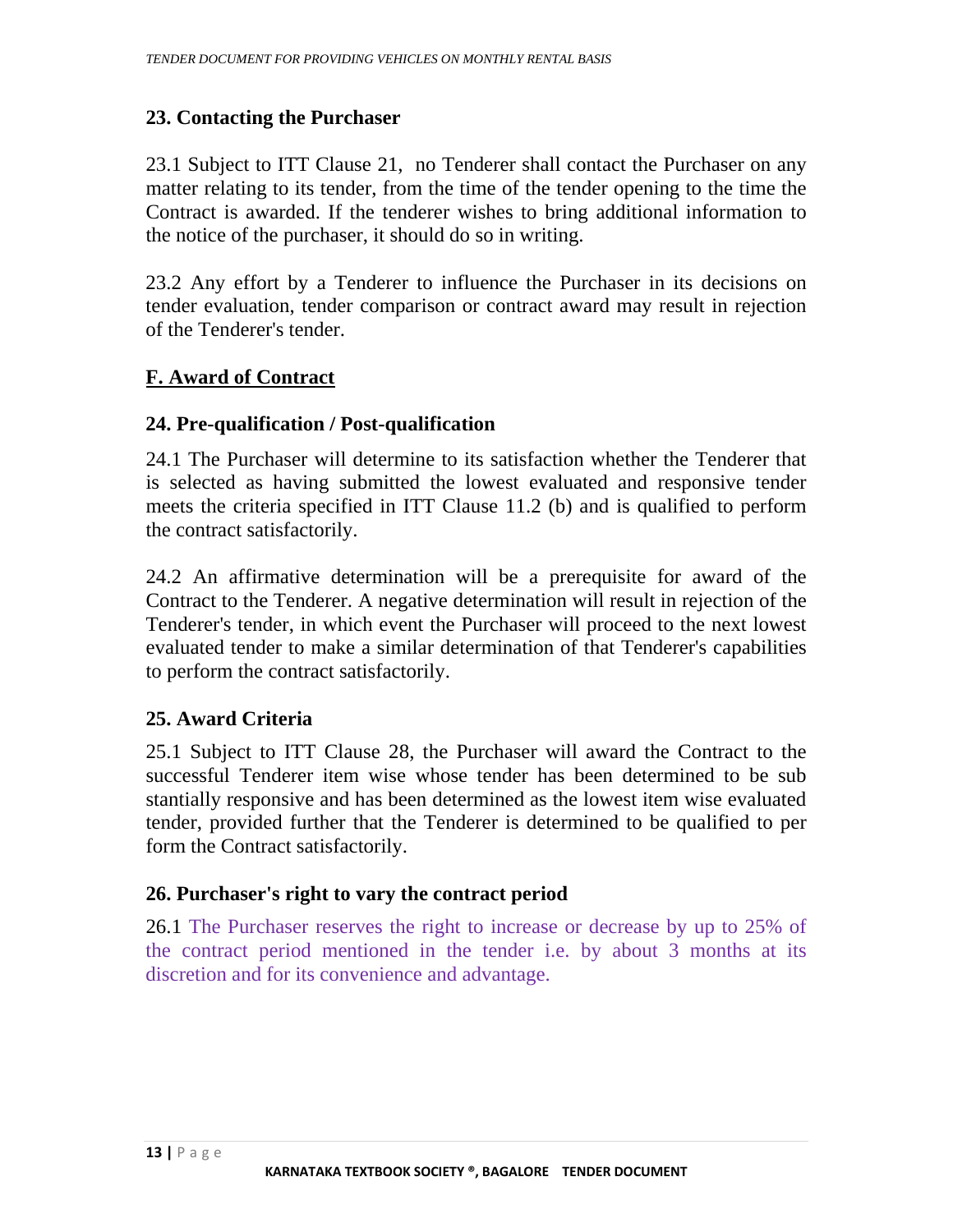#### **27. Purchaser's Right to Accept Any Tender and to Reject Any or All Tenders**

27.1 The Purchaser reserves the right to accept or reject any tender, and to annul the tendering process and reject all tenders at any time prior to contract award, without thereby incurring any liability to the affected Tenderer or Tenderers.

#### **28. Notification of Award**

28.1 Prior to the expiration of the period of tender validity, the Purchaser will notify the successful tenderer in writing by registered letter or by e-mail/telex or fax, to be confirmed in writing by registered letter, that its tender has been accepted.

28.2 The notification of award will constitute the formation of the Contract.

28.3 Upon the successful Tenderer's furnishing of performance security pursuant to ITT Clause 30, the Purchaser will promptly notify the name of the winning Tenderer to each unsuccessful Tenderer and will discharge its earnest money deposit, pursuant to ITT Clause 12.

28.4 If, after notification of award, a Tenderer wishes to ascertain the grounds on which its tender was not selected, it should address it's request to the Purchaser. The Purchaser will promptly respond in writing to the unsuccessful Tenderer.

#### **29. Signing of Contract**

29.1 At the same time as the Purchaser notifies the successful tenderer that its tender has been accepted, the Purchaser will send the Tenderer the Contract Form provided in the tender documents, incorporating all agreements between the parties.

29.2 Within 14 days of receipt of the Contract Form, the successful Tenderer shall sign and date the Contract and return it to the Purchaser.

#### **30. Performance Security**

30.1 Within 14 days of the receipt of notification of award from the Purchaser, the successful Tenderer shall furnish the performance security in accordance with the Conditions of Contract, in the Performance Security Form provided in the tender documents or in another form acceptable to the Purchaser.

30.2 Failure of the successful Tenderer to comply with the requirement of ITT Clause 29.2 or ITT Clause 30.1 shall constitute sufficient grounds for the annulment of the award and forfeiture of the earnest money deposit, in which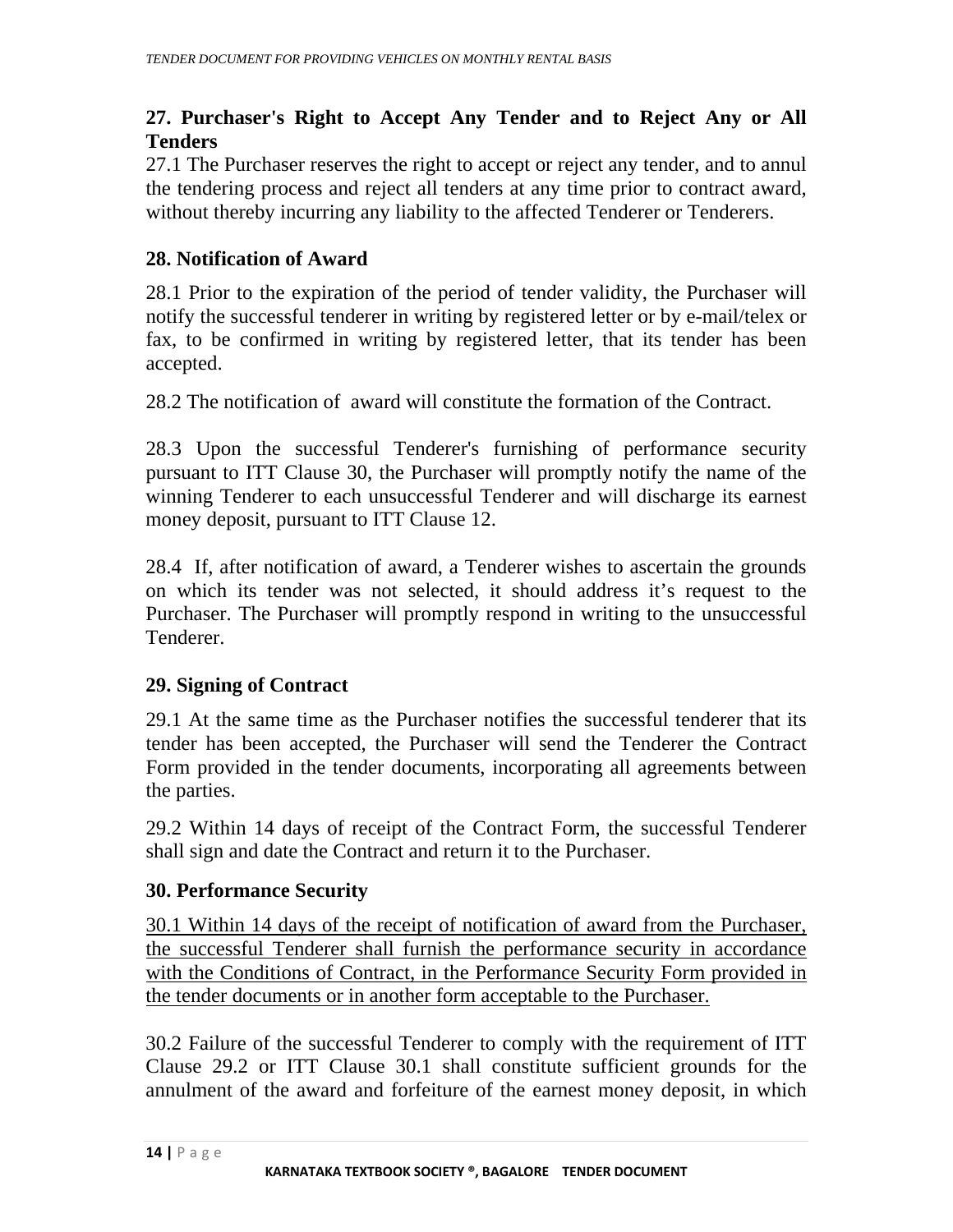event the Purchaser may make the award to the next lowest evaluated Tenderer or call for new tenders.

#### **31 Corrupt or Fraudulent Practices**

31.1 The Government requires that Tenderers/Suppliers/Contractors observe the highest standard of ethics during the procurement and execution of Government financed contracts. In pursuance of this policy, the Government :

(a) defines, for the purposes of this provision, the terms set forth as follows :

 (i) "corrupt practice" means the offering, giving, receiving or soliciting of anything of value to influence the action of a public official in the procurement process or in contract execution; and

 (ii) "fraudulent practice" means a misrepresentation of facts in order to influence a procurement process or the execution of a contract to the detriment of the Government, and includes collusive practice among Tenderers (prior to or after tender submission) designed to establish tender prices at artificial non competitive levels and to deprive the Government of the benefits of free and open competition;

(b) will reject a proposal for award if it determines that the Tenderer recom mended for award has engaged in corrupt or fraudulent practices in competing for the contract in question;

(c) will declare a firm ineligible, either indefinitely or for a stated period of time, to be awarded a Government financed contract if it at any time determines that the firm has engaged in corrupt or fraudulent practices in competing for, or in executing, a Government-financed contract.

31.2 Furthermore, Tenderers shall be aware of the provision stated in sub-clause 4.4 and sub-clause 23.2 of the General Conditions of Contract.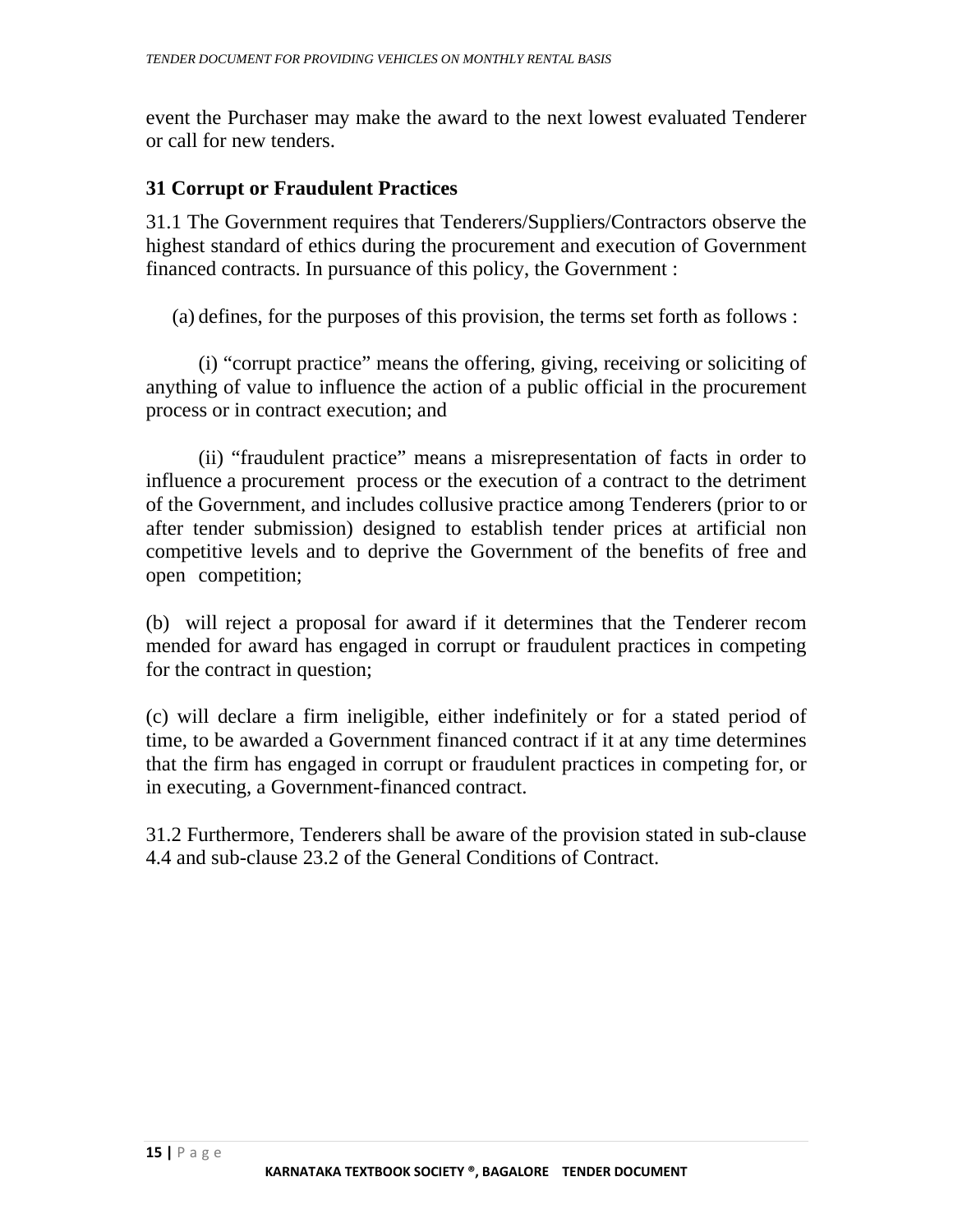#### **SECTION III**

#### **GENERAL CONDITIONS OF CONTRACT**

#### **TABLE OF CLAUSES**

| <b>Clause</b><br><b>Number</b> | <b>Topic</b>                                                                     | <b>Page Number</b> |
|--------------------------------|----------------------------------------------------------------------------------|--------------------|
| 1.                             | Definitions                                                                      | 13                 |
| 2.                             | Application                                                                      | 13                 |
| 3.                             | <b>Standards</b>                                                                 | 13                 |
| 4.                             | Use of Contract Documents and Information;<br>Inspection and Audit by Government | 13                 |
| 5.                             | Patent Rights                                                                    | 14                 |
| 6.                             | <b>Performance Security</b>                                                      | 14                 |
| 7.                             | <b>Inspection and Tests</b>                                                      | 14                 |
| 8.                             | Payment                                                                          | 14                 |
| 9.                             | Prices                                                                           | 15                 |
| 10.                            | <b>Contract Amendments</b>                                                       | 15                 |
| 11.                            | Assignment                                                                       | 15                 |
| 12.                            | Subcontracts                                                                     | 15                 |
| 13.                            | Delays in Supplier's Performance                                                 | 15                 |
| 14.                            | <b>Liquidated Damages</b>                                                        | 15                 |
| 15.                            | <b>Termination for Default</b>                                                   | 15                 |
| 16.                            | Governing Language                                                               | 16                 |
| 17.                            | Applicable Law                                                                   | 16                 |
| 18.                            | <b>Notices</b>                                                                   | 16                 |
| 19.                            | <b>Taxes and Duties</b>                                                          | 16                 |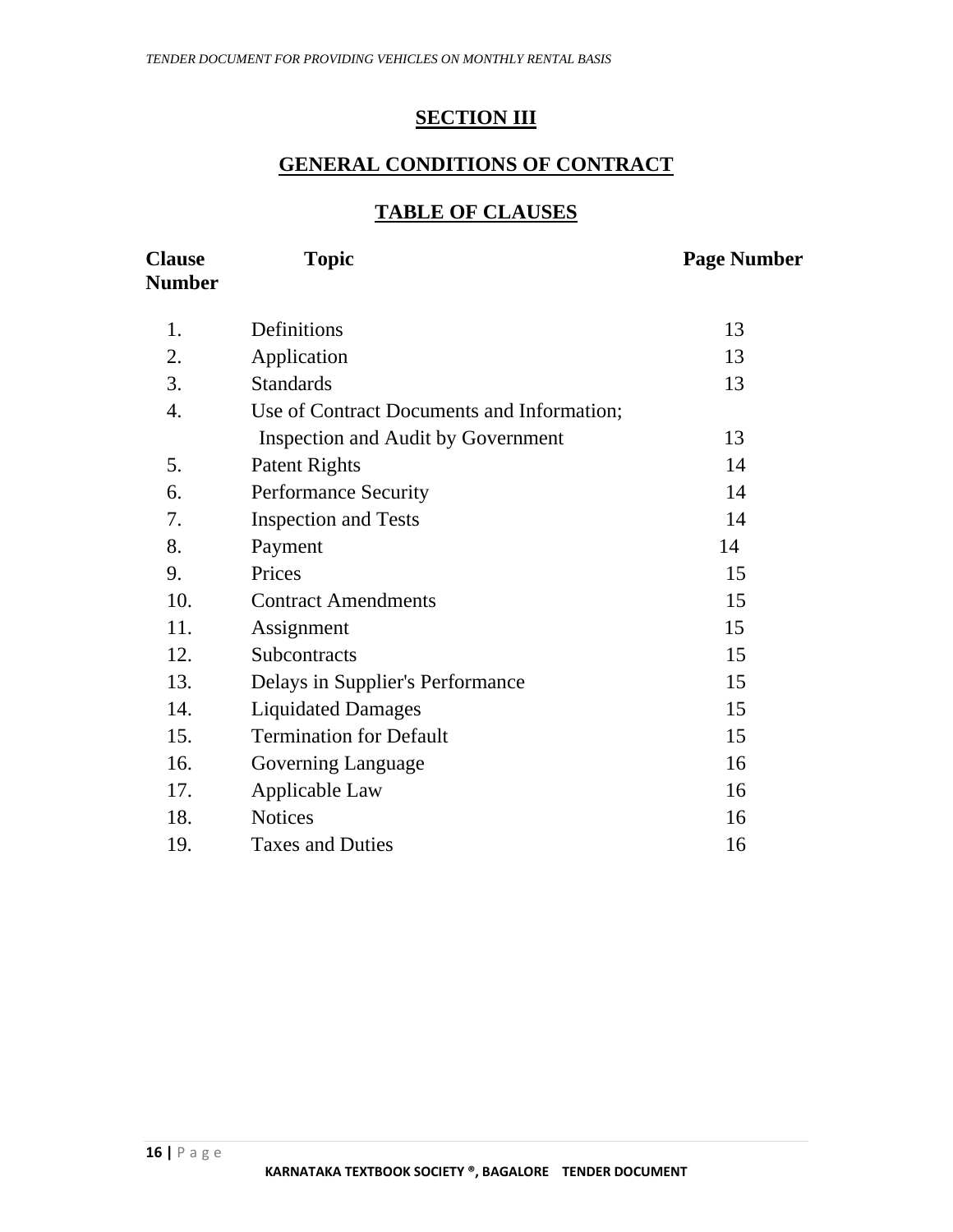## **1. Definitions,**

1.1 In this Contract, the following terms shall be interpreted as indicated:

(a) "The Contract" means the agreement entered into between the Purchaser and the Service Provider, as recorded in the Contract Form signed by the parties, including all the attachments and appendices thereto and all documents incorporated by reference therein;

(b) "The Contract Price" means the price payable to the Service Provider under the Contract for the full and proper performance of its contractual obligations;

(c) "The Goods" means all the Services which the Service Provider is required to provide to the Purchaser under the Contract;

(d) "Services" means services ancillary to the supply of the Goods, such as transportation and insurance, and any other incidental services.

(e) "GCC" means the General Conditions of Contract contained in this section.

(f) "SCC" means the Special Conditions of Contract.

(g) "The Purchaser" means the organization purchasing the Services, as named in SCC.

(h) "The Purchaser's country" is the country named in SCC.

(i) "The Supplier" means the individual or firm Providing the Services under this Contract.

(j) "The Government" means the Government of Karnataka State.

(k) "The Project Site", where applicable, means the place or places named in SCC.

(l) "Day" means calendar day.

## **2. Application**

2.1 These General Conditions shall apply to the extent that they are not superseded by provisions in other parts of the Contract.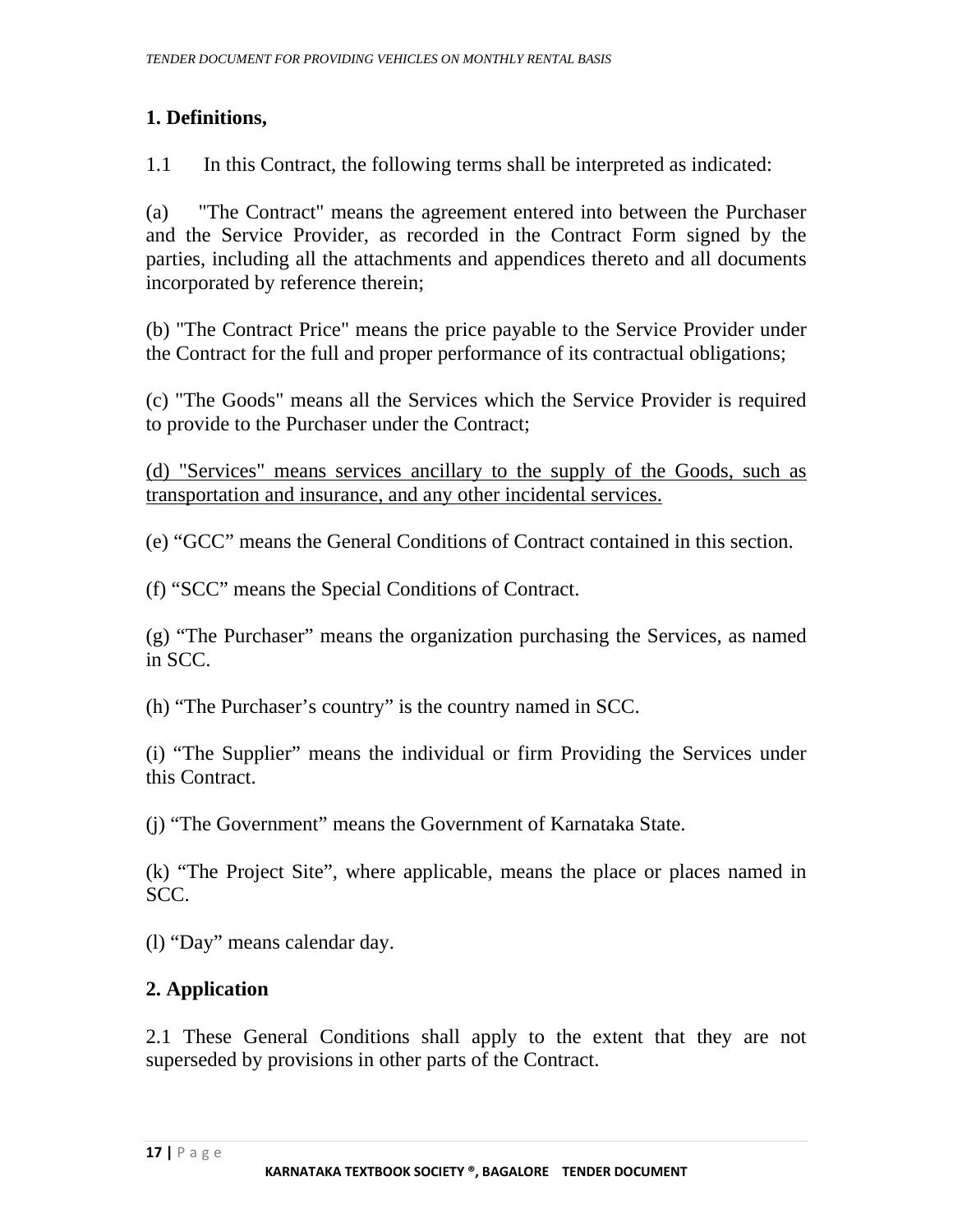#### **3. Standards**

3.1 The Services provided under this Contract shall conform to the standards mentioned in the Technical Specifications, and, when no applicable standard is mentioned, to the authoritative standard appropriate to the Goods' country of origin and such standards shall be the latest issued by the concerned institution.

#### **4. Use of Contract Documents and Information; Inspection and Audit by the government**

4.1 The Supplier shall not, without the Purchaser's prior written consent, disclose the Contract, or any provision thereof, or any specification, plan, drawing, pattern, sample or information furnished by or on behalf of the Purchaser in connection therewith, to any person other than a person employed by the Supplier in performance of the Contract. Disclosure to any such employed person shall be made in confidence and shall extend only so far as may be necessary for purposes of such performance.

4.2 The Supplier shall not, without the Purchaser's prior written consent, make use of any document or information enumerated in GCC Clause 4.1 except for purposes of performing the Contract.

4.3 Any document, other than the Contract itself, enumerated in GCC Clause 4.1 shall remain the property of the Purchaser and shall be returned (in all copies) to the Purchaser on completion of the Supplier's performance under the Contract if so required by the Purchaser.

4.4 The supplier shall permit the Government to inspect the Supplier's accounts and records relating to the performance of the Supplier and to have them audited by auditors appointed by the Government, if so required by the Government.

## **5. Patent Rights**

5.1 The Supplier shall indemnify the Purchaser against all third-party claims of infringement of patent, trademark or industrial design rights arising from use of the Goods or any part thereof in India.

#### **6. Performance Security**

6.1 Within 14 days of receipt of the notification of contract award, the Supplier shall furnish Performance Security to the Purchaser for an amount of 5% of the Contract Value, valid up to 60 days after the date of completion of performance obligations including Warranty obligations, i.e till one year. In the event of any correction of defects or replacement of defective material during the Warranty period, the Warranty for the corrected/replaced material shall be extended to a further period of 12 months and the Performance Bank Guarantee for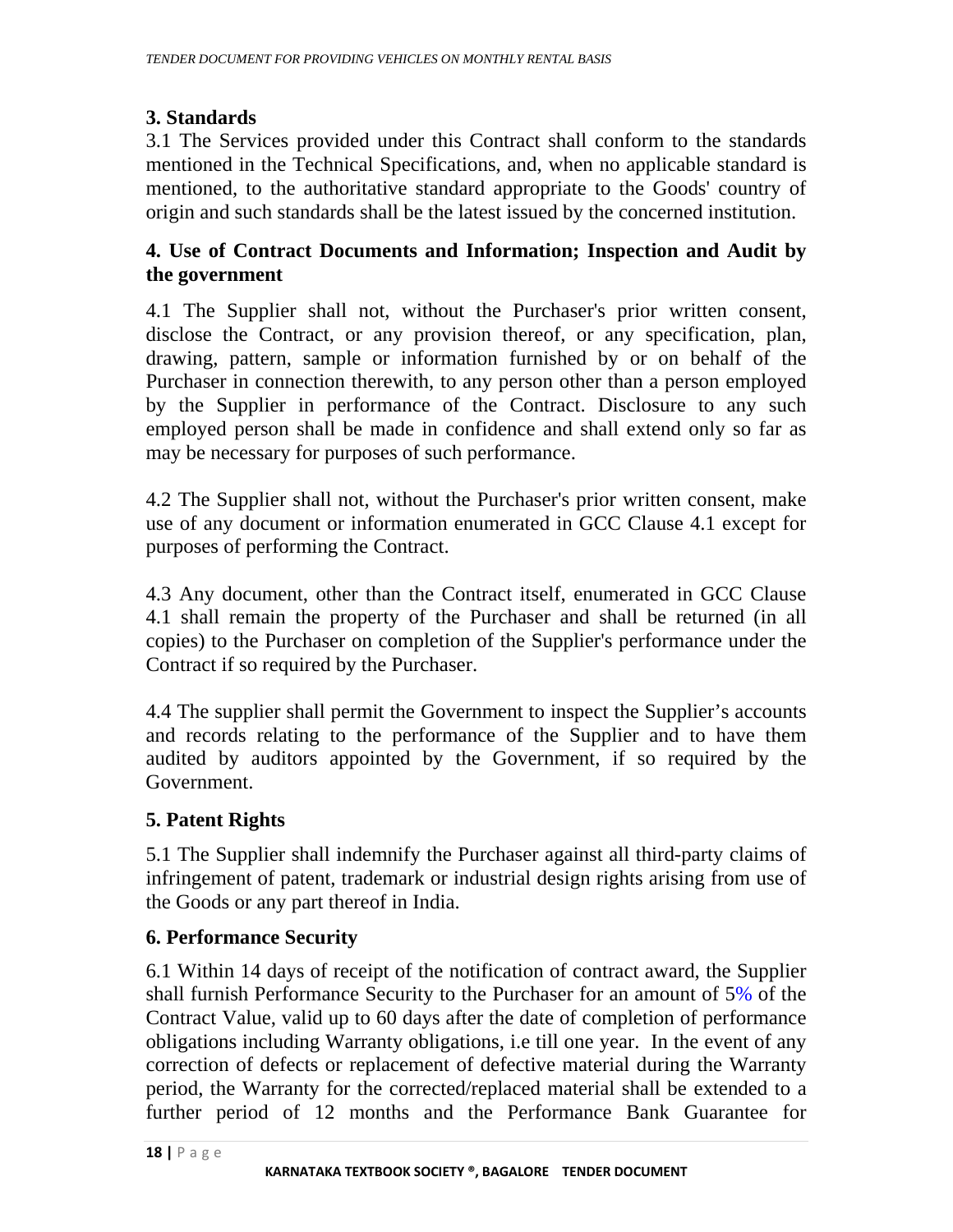proportionate value shall be extended 60 days over and above the initial Warranty period.

6.2 The proceeds of the performance security shall be payable to the Purchaser as compensation for any loss resulting from the Supplier's failure to complete its obligations under the Contract.

6.3 The Performance Security shall be denominated in Indian Rupees and shall be in one of the following forms:

(a) A Bank guarantee or irrevocable Letter of Credit, issued by a Nationalized/ Scheduled bank in the form provided in the tender documents or another form acceptable to the Purchaser; or

(b) A cashier's check or Banker's certified check, or crossed demand draft or pay order drawn in favour of the Purchaser.; or

(c) Specified small savings instruments pledged to the Purchaser.

6.4 The Performance Security will be discharged by the Purchaser and returned to the Supplier not later than 90 days following the date of completion of the Supplier's performance obligations, including any Warranty obligations, under the Contract.

6.5 In the event of any contract amendment, the Supplier shall, within 20 days of receipt of such amendment, furnish the amendment to the Performance Security, rendering the same valid for the duration of the Contract as amended for 60 days after the completion of performance obligations including Warranty obligations.

#### **7. Inspections and Tests**

7.1 The Purchaser or its representative shall inspect the vehicle proposed to be provided during evaluation of the tender.

7.2 Should any inspected vehicle fail to confirm to the specifications, the Purchaser may reject the tender.

#### **8. Payment**

8.1 The method and conditions of payment to be made to the Supplier under this Contract shall be specified in the SCC.

8.2 The Supplier's request(s) for payment shall be made to the Purchaser in writing, accompanied by an Invoice & Tripsheets describing, as appropriate, the services performed and by documents and upon fulfillment of other obligations stipulated in the contract.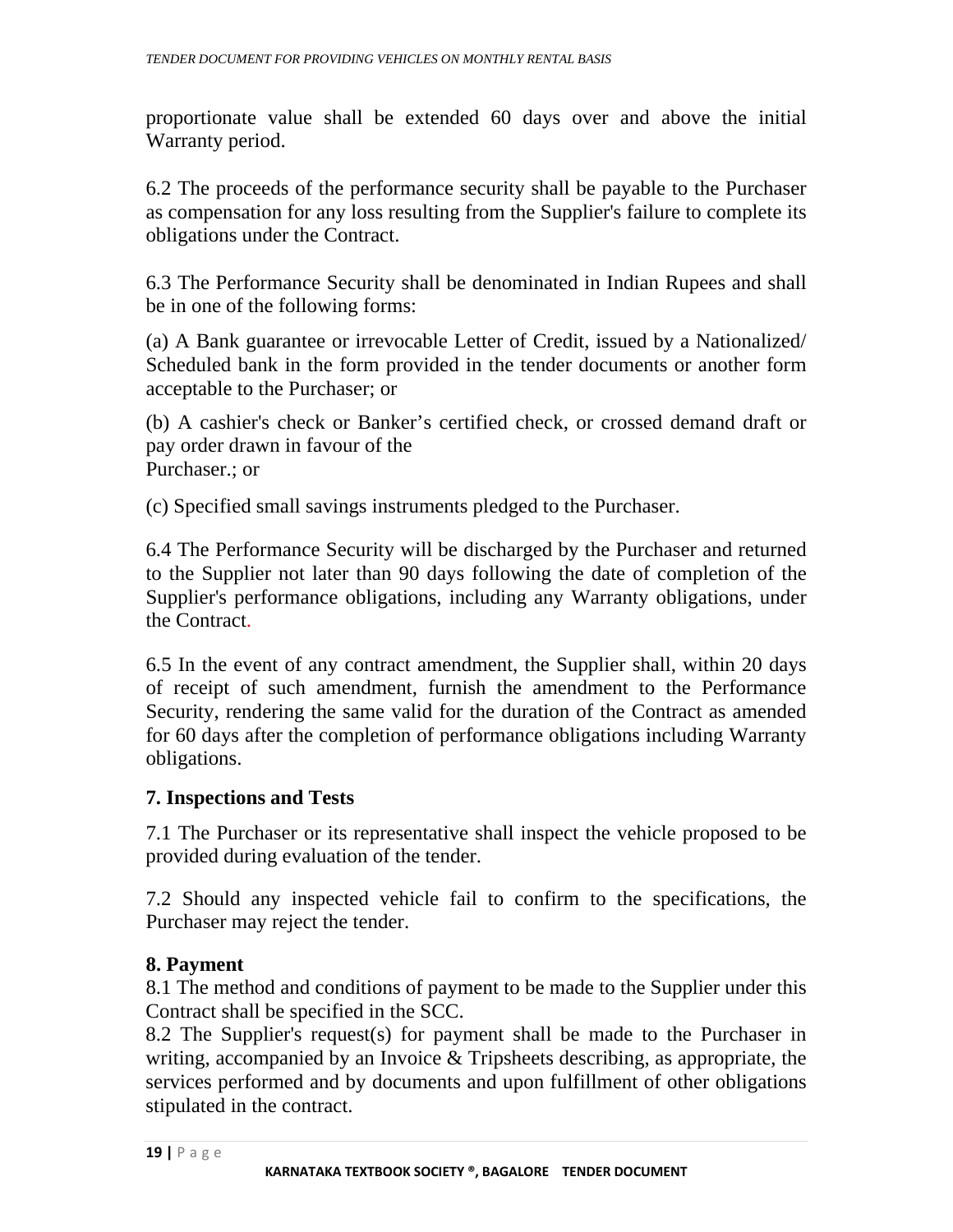8.3 Payments shall be made promptly by the purchaser but in no case later than thirty days after submission of the invoice or claim by the supplier.

8.4 Payment shall be made in the name of the firm in Indian Rupees through cheque or DD.

#### **9. Prices**

9.1 Prices payable to the supplier as stated in the contract shall be firm during the performance of the contract.

#### **10. Contract Amendments**

10.1 No variation in or modification of the terms of the Contract shall be made except by written amendment signed by the parties.

#### **11. Assignment**

11.1 The Supplier shall not assign, in whole or in part, its obligations to perform under the Contract, except with the Purchaser's prior written consent.

#### **12. Sub-Contracts**

12.1 The Supplier shall notify the Purchaser in writing of all sub-contracts awarded under this Contract if not already specified in the tender. Such notification, in his original tender or later, shall not relieve the Supplier from any liability or obligation under the Contract. Sub-contracts shall be only for bought out items and sub-assemblies.

12.2 Sub-contracts must comply with the provisions of GCC Clause 2.

## **13. Delays in the Supplier's Performance**

13.1 Delivery of the Services shall be made by the Supplier in accordance with the time schedule specified by the Purchaser in the Schedule of Requirements.

13.2 If at any time during performance of the Contract, the Supplier or its subcontractor(s) should encounter conditions impeding timely delivery of the Services, the Supplier shall promptly notify the Purchaser in writing of the fact of the delay, its likely duration and its cause(s). As soon as practicable after receipt of the Supplier's notice, the Purchaser shall evaluate the situation and may, at its discretion, extend the Supplier's time for performance with or without liquidated damages, in which case the extension shall be ratified by the parties by amendment of the Contract.

13.3 Except as provided under GCC Clause 13, a delay by the Supplier in the performance of its delivery obligations shall render the Supplier liable to the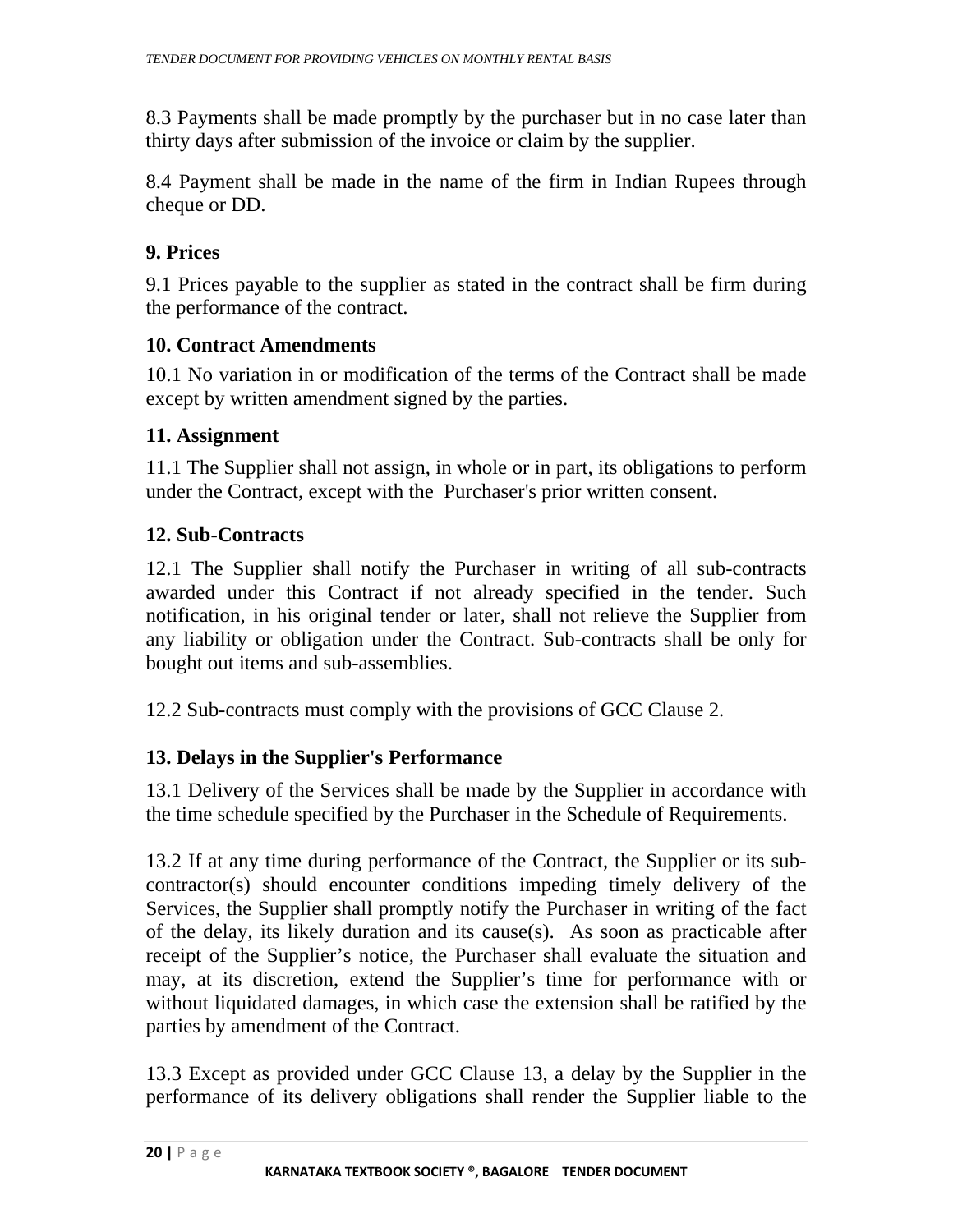imposition of liquidated damages pursuant to GCC Clause 14, unless an extension of time is agreed upon pursuant to GCC Clause 13.2 without the application of liquidated damages.

#### **14. Liquidated Damages**

14.1 Subject to GCC Clause 13, if the Supplier fails to deliver or perform any or all the Services during the contract period specified in the Contract, the Purchaser shall, deduct the penalty according to the days of non performance of services by the Service provider.

#### **15. Termination for Default**

15.1 The Purchaser may, without prejudice to any other remedy for breach of contract, by written notice of default sent to the Supplier, terminate the Contract in whole or part:

(a) if the Supplier fails to deliver any or all the Services during the period specified in the Contract, or within any extension thereof granted by the Purchaser pursuant to GCC Clause 13; or

(b) if the Supplier fails to perform any other obligation(s) under the Contract.

(c) If the Supplier, in the judgement of the Purchaser has engaged in corrupt or fraudulent practices in competing for or in executing the Contract.

For the purpose of this Clause :

"Corrupt practice" means the offering, giving, receiving or soliciting of any thing of value to influence the action of a public official in the procurement process or in contract execution.

"fraudulent practice" means a misrepresentation of facts in order to influence a procurement process or the execution of a contract to the detriment of the Borrower, and includes collusive practice among Bidders (prior to or after bid submission) designed to establish bid prices at artificial non-competitive levels and to deprive the Borrower of the benefits of free and open competition.

15.2 In the event the Purchaser terminates the Contract in whole or in part, pursuant to GCC Clause 15.1, the Purchaser may procure, upon such terms and in such manner as it deems appropriate, Goods or Services similar to those undelivered, and the Supplier shall be liable to the Purchaser for any excess costs for such similar Goods or Services. However, the Supplier shall continue the performance of the Contract to the extent not terminated.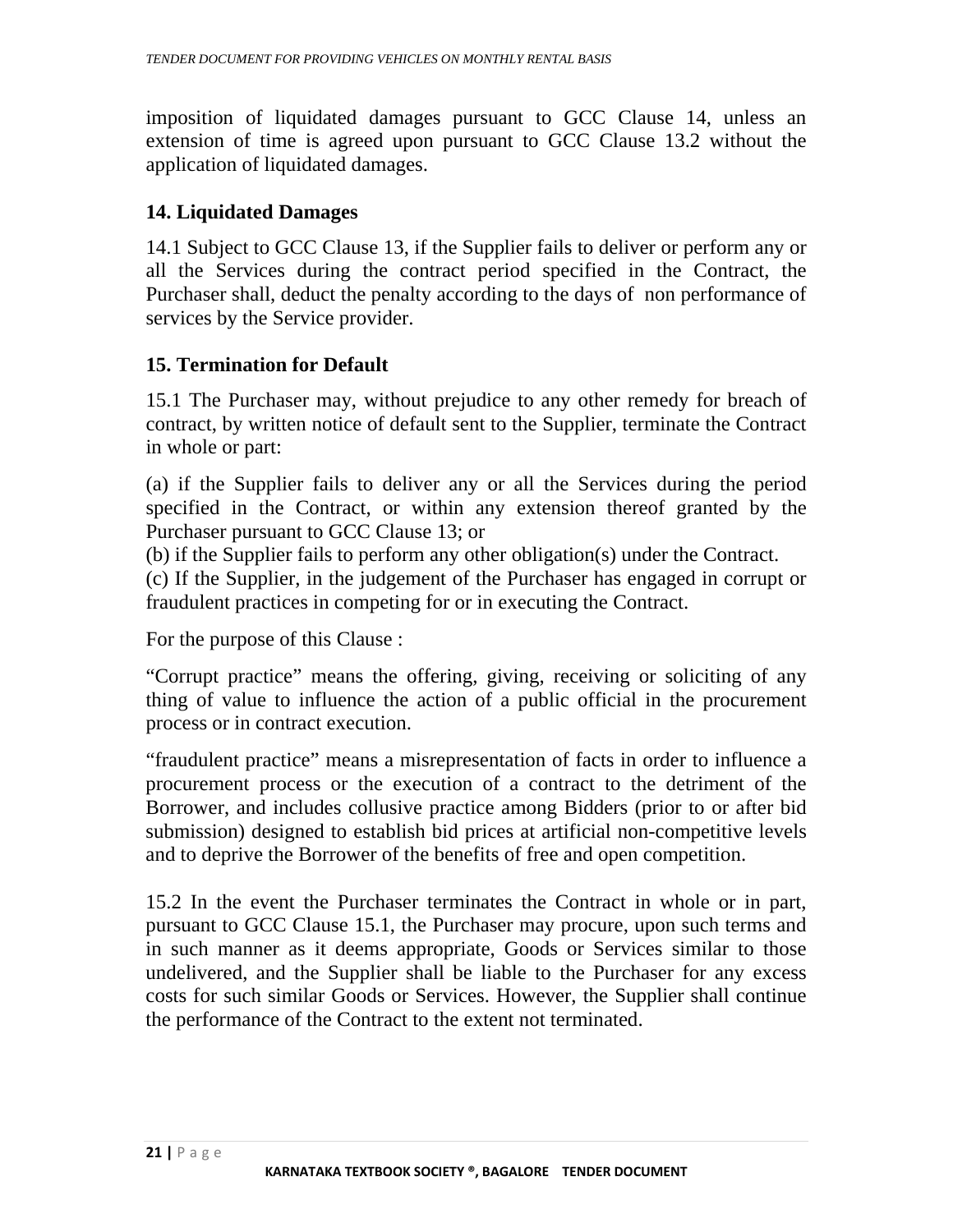#### **16. Governing Language**

16.1 The contract shall be written in English language. Subject to GCC Clause 30, English language version of the Contract shall govern its interpretation. All correspondence and other documents pertaining to the Contract which are exchanged by the parties shall be written in the same language.

#### **17. Applicable Law**

17.1 The Contract shall be interpreted in accordance with the laws of the Union of India and more specifically in accordance with KTTP Act 1999 and rules made there under.

#### **18. Notices**

18.1 Any notice given by one party to the other pursuant to this Contract shall be sent to other party in writing or by email, telex or facsimile and confirmed in writing to the other Party's address specified in SCC.

18.2 A notice shall be effective when delivered or on the notice's effective date, whichever is later.

#### **19. Taxes and Duties**

19.1 Suppliers shall be entirely responsible for all taxes, duties, license fees, Octroi, road permits, tolls etc., incurred until delivery of the contracted Goods to the Purchaser.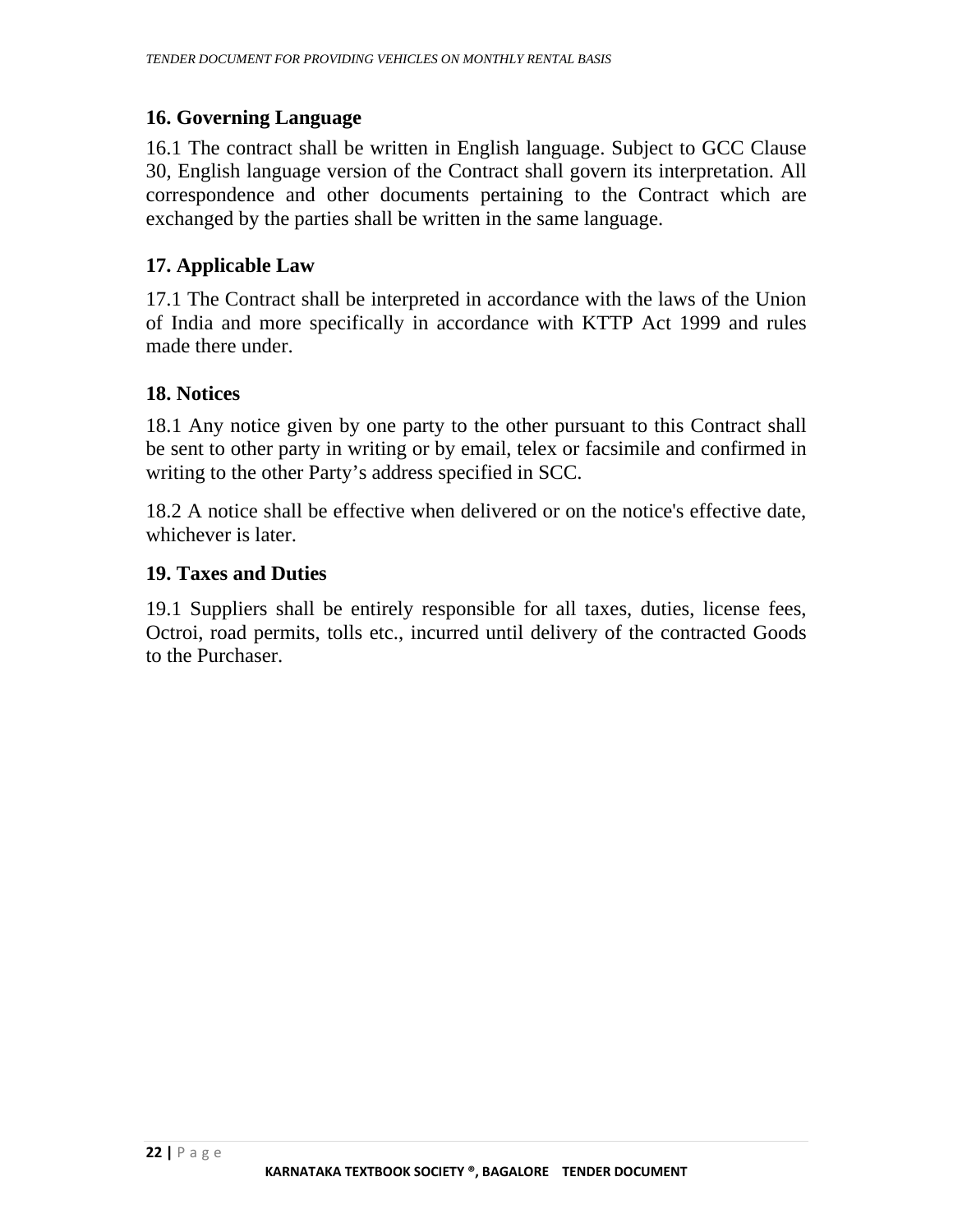#### **SECTION IV**

#### **SPECIAL CONDITIONS OF CONTRACT**

#### **TABLE OF CLAUSES**

| Item No. | <b>Topic</b>                        | <b>Page Number</b> |
|----------|-------------------------------------|--------------------|
| 1.       | Definitions (GCC Clause 1)          | 18                 |
| 2.       | Inspection and Tests (GCC Clause 7) | 18                 |
| 3.       | Delivery and Documents              | 18                 |
| 4.       | <b>Incidental Services</b>          | 18                 |
| 5.       | Payment (GCC Clause 8)              | 18                 |
| 6.       | Notices (GCC Clause 18)             | 18                 |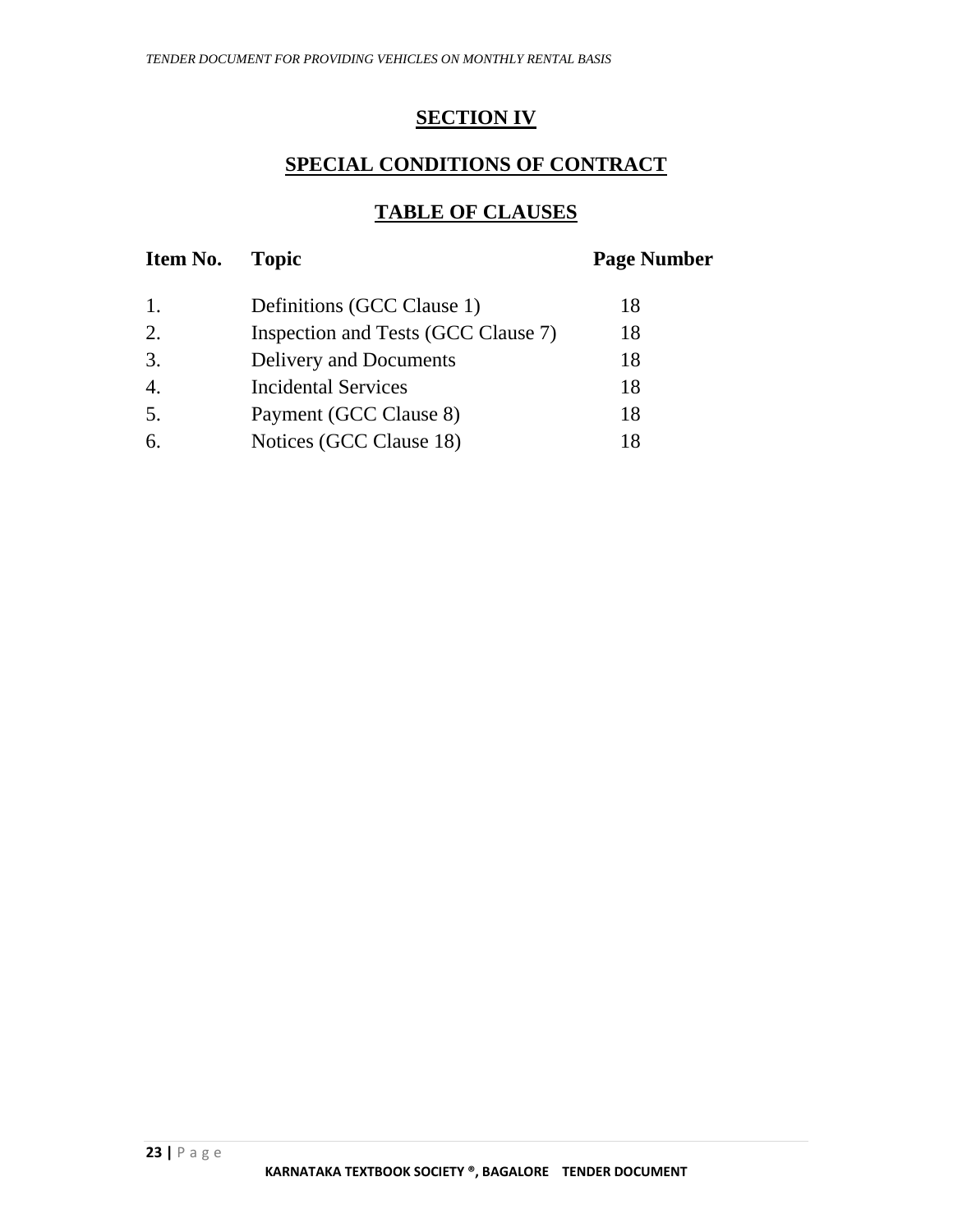#### **SPECIAL CONDITIONS OF CONTRACT**

The following Special Conditions of Contract shall supplement the General Conditions of Contract. Whenever there is a conflict, the provisions herein shall prevail over those in the General Conditions of Contract. The corresponding clause number of the General Conditions is indicated in parentheses.

#### 1. **Definitions (GCC Clause 1)**

(a) The Purchaser is The Managing Director, Karnataka Textbook Society®, Bangalore Govt of Karnataka

(b) The Supplier is ................................................

#### 2. **Inspection and Tests (GCC Clause 7)**1

 The following inspection procedures and tests are required by the Purchaser: " The Proposed vehicle shall be inspected for it's fitness, eligibility to be used for hiring by the Govt. Departments as per the provisions of the Govt. Order.

#### 3. **Delivery and Documents**

Upon delivery of the Goods / Services the supplier shall furnish to the purchaser the following documents every month :

(i) One Original and two copies of the invoice showing contract number, goods/services description period, unit price, total amount.

#### 4. **Incidental Services**

The services covered under Clause 12 shall be furnished and the cost shall be included in the contract price;

1) "Drivers Salary, Bata, Uniform and any such other allowances.

- 2) Cleaning of the vehicle every day, all consumables like fuel, oil, coolant etc.,
- 3) All repairs, replacement of spares during the contract period. "

#### 5. **Payment (GCC Clause 8)**

The payment shall be made normally on monthly basis.

#### 6. **Notices (Clause 18)**

For the purpose of all notices, the following shall be the address of the Purchaser and Supplier.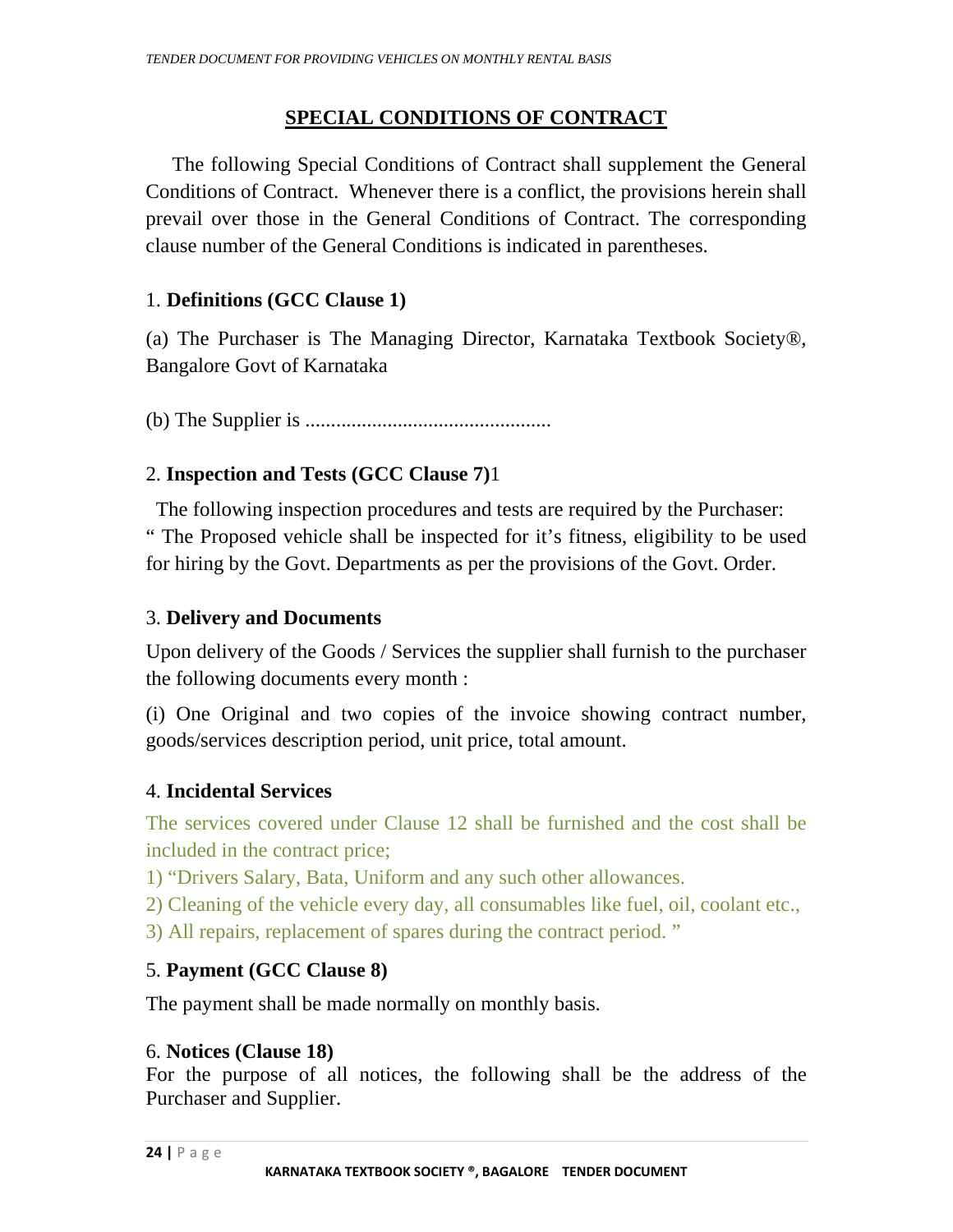Purchaser :

#### **OFFICE OF THE MANAGING DIRECTOR OF KARNATAKA TEXTBOOK SOCIETY ® , No-4 , 100 feet Ring road, Hosakerehalli Cross, Banashankari 3rd Stage, Bangalore – 560085, Ph:080-26422238, Fax: : 080-26421299**

Supplier: (To be filled in at the time of Contract signature)

............................................. ............................................. ............................................. .............................................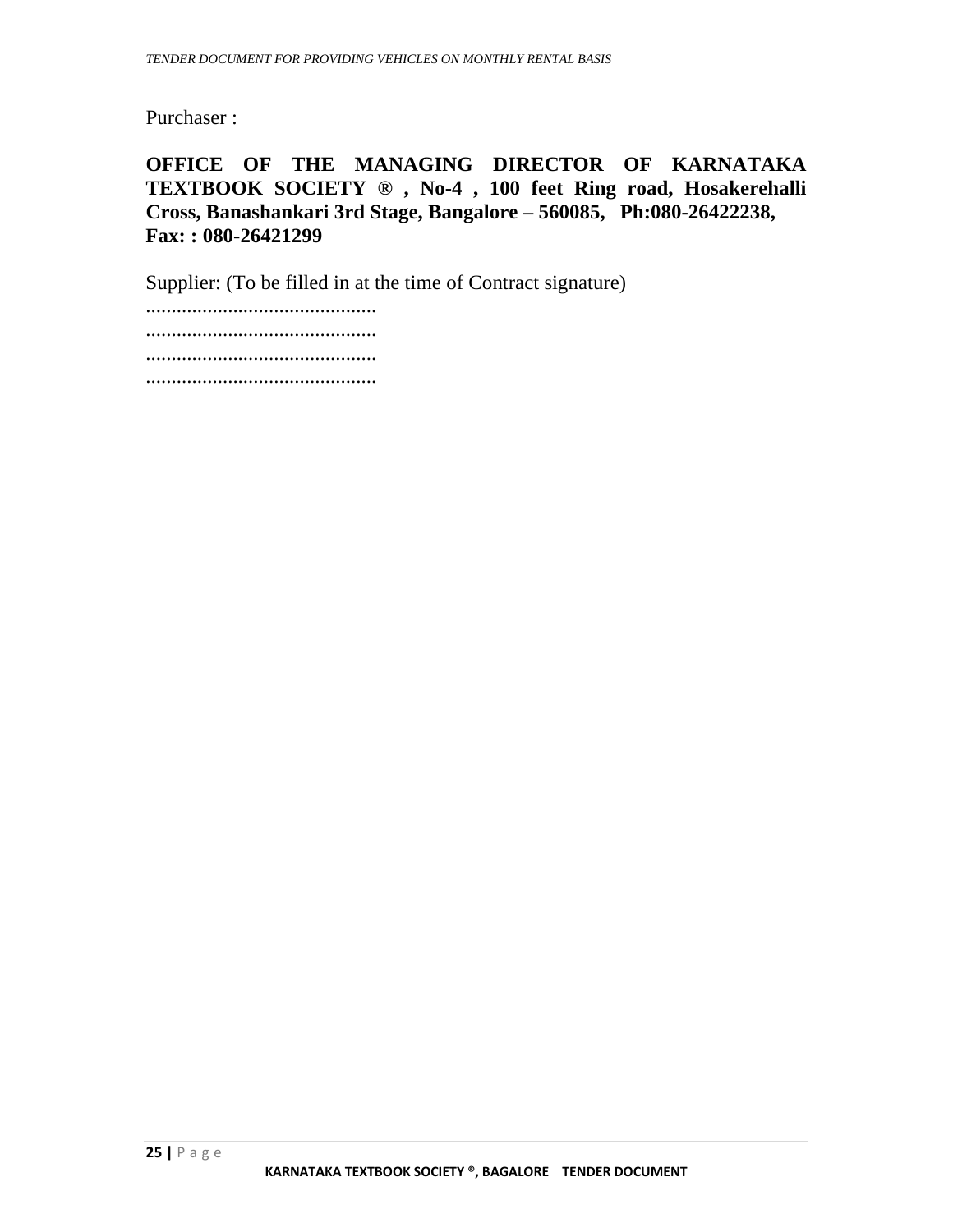#### **SECTION V**

#### **SCHEDULE OF REQUIREMENTS**

*(As per e-procurement)* 

The Tenderer is required to provide an A/C/ non A/C Car with driver on monthly basis for a period of one year from **September -2015** to **August - 2016** preferably;

(a) Maruthi Suzuki SX4 /Maruthi Swift Dzire / Tata Indigo XL or Equivalent.

(b) Indica A/C or equivalent. The same Car shall be provided everyday. When the car is taken for the repairs or servicing an alternative vehicle of the same standard shall be provided. The drivers shall be for 10 hours. The cost of Diesel/Petrol, maintenance of the vehicle salary to the driver etc shall be the responsibility of the Tenderer. The maximum rate and kilometre specified as below.

| FUL HUILA/U CAL.               |                 |
|--------------------------------|-----------------|
| Monthly 2500 kms or 300        | $Rs. 25,000/$ - |
| hours                          |                 |
| Rate per Km after 2500 Kms     | Rs. 5.50        |
| Rate per hour after 300 hours. | Rs. 40.00       |

 **For non A/C car:** 

| Monthly 2500 kms or 300        | $Rs. 30,000/-$ |
|--------------------------------|----------------|
| hours                          |                |
| Rate per Km after 2500 Kms     | Rs. 6.50       |
| Rate per hour after 300 hours. | Rs. 55.00      |

**Note** 

- **1. The tenderer shall quote lower than the rates mentioned above.**
- **2. If any tenderer quotes higher than the rates mentioned above shall be rejected. And action will be taken as per tender condition.**
- **3. The rate shall be quoted separately for each category of vehicle as mentioned above.**
- 4. **Any increase in the service tax or any new taxes will be compensated by the purchaser.**
- **5. Any reduction from the same will be to the purchaser's credit.**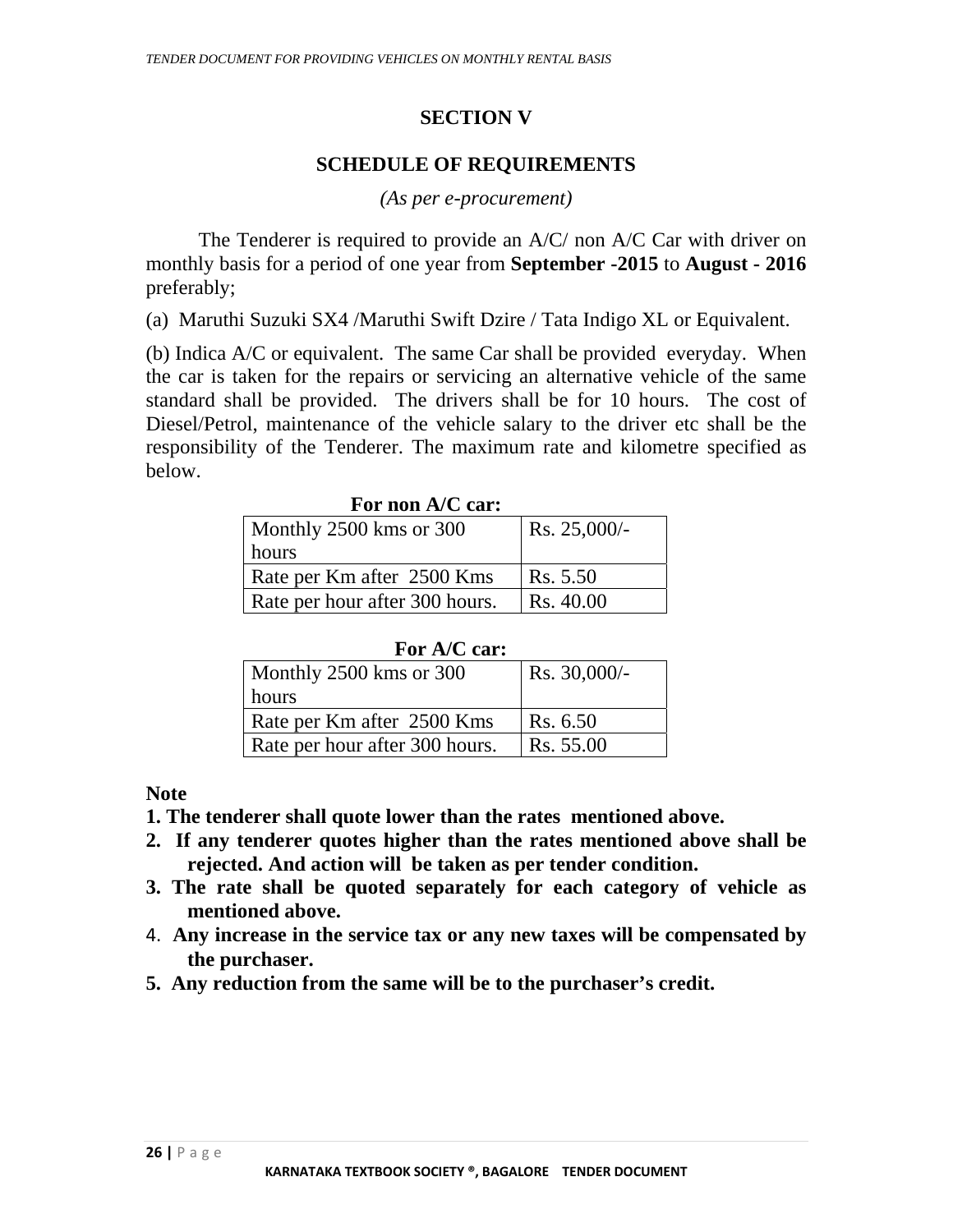#### **SECTION VI**

#### **TECHNICAL SPECIFICATIONS**

The Car shall be with  $A/C / \text{non } A/C$  and of SEDAN Type, at least equivalent to the brands like Maruthi Suzuki SX4 or Maruthi Swift Dzire of Maruthi Make or Tata Indigo XL etc. It shall be with either diesel or petrol engine only. The driver shall be appointed on continuous service basis and should not be changed frequently. He shall be a literate and hold a 4 Wheeler driving license. The Vehicle shall be less than 3 years old.

#### **SECTION VII**

#### **QUALIFICATION CRITERIA**

(Referred to in Clause 11.2(b) of ITT)

- 1. The tenderer shall be registered firm.
- 2. The tenderer shall have an experience of at least one year.
- 3. The tenderer shall have a Turnover of at least 5.00 lakhs in the last financial year.

**Note : The above parameters will be verified based on the documents submitted as per para 7.1 of ITT and during the inspection of the tenderer's plant by the purchaser in case of a manufacturer.**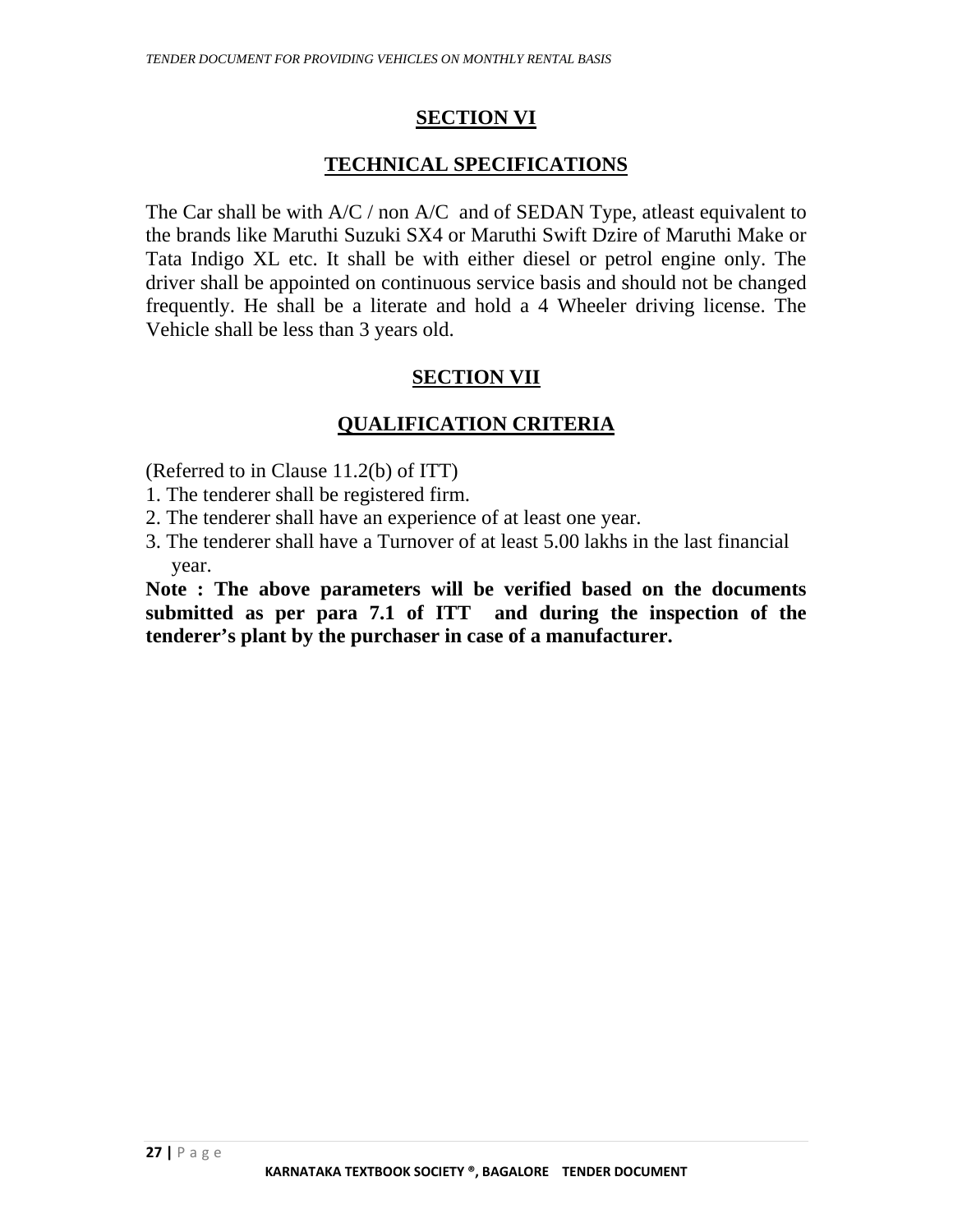#### **SECTION VIII**

#### **TENDER FORM AND PRICE SCHEDULE**

#### **(As per the e-procurement format available in the portal)**

#### **SECTION IX**

#### **CONTRACT FORM**

**THIS AGREEMENT** made the .......day of.................................., 20... Between .......................... *(Name of purchaser)* of .............. *(Country of Purchaser)* (hereinafter called "the Purchaser") of the one part and ..................... *(Name of Supplier)* of ......................... *(City and Country of Supplier)*  (hereinafter called "the Supplier") of the other part :

**WHEREAS** the Purchaser is desirous that certain Goods and ancillary services viz., ..................................... *(Brief Description of Goods and Services)* and has accepted a tender by the Supplier for the supply of those goods and services in the sum of .............................. *(Contract Price in Words and Figures)*  (hereinafter called "the Contract Price").

#### **NOW THIS AGREEMENT WITNESSETH AS FOLLOWS:**

1. In this Agreement words and expressions shall have the same meanings as are respectively assigned to them in the Conditions of Contract referred to.

- 2. The following documents shall be deemed to form and be read and construed as part of this Agreement, viz.:
- (a) the Tender Form and the Price Schedule submitted by the Tenderer;
- (b) the Schedule of Requirements;
- (c) the Technical Specifications;
- (d) the General Conditions of Contract;
- (e) the Special Conditions of Contract; and
- (f) the Purchaser's Notification of Award.

3. In consideration of the payments to be made by the Purchaser to the Supplier as hereinafter mentioned, the Supplier hereby covenants with the Purchaser to provide the goods and services and to remedy defects therein in conformity in all respects with the provisions of the Contract.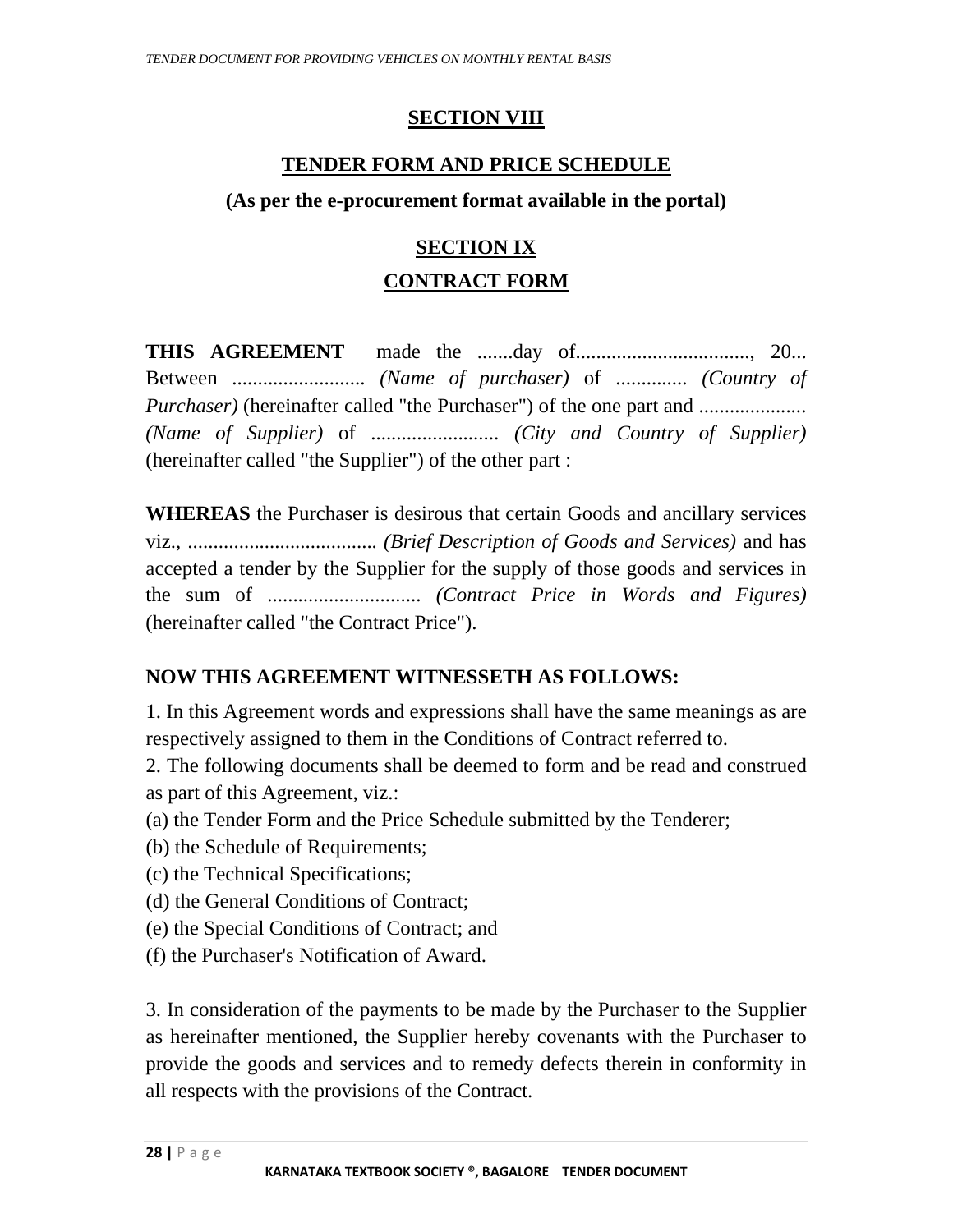4. The Purchaser hereby covenants to pay the Supplier in consideration of the provision of the goods and services and the remedying of defects therein, the Contract Price or such other sum as may become payable under the provisions of the Contract at the times and in the manner prescribed by the Contract. Brief particulars of the goods and services which shall be supplied/provided by the Supplier are as under:

| SL<br>NO | <b>BRIEF</b><br><b>DESCRIPTION</b><br><b>OF THE</b><br><b>SERVICES</b> | <b>PERIOD</b><br>OF<br>RC | <b>UNIT</b><br>(Vehicle) | <b>BASIC</b><br><b>PRICE</b> | <b>TAXES</b> | <b>RATES</b> |
|----------|------------------------------------------------------------------------|---------------------------|--------------------------|------------------------------|--------------|--------------|
|          |                                                                        |                           |                          |                              |              |              |
|          |                                                                        |                           |                          |                              |              |              |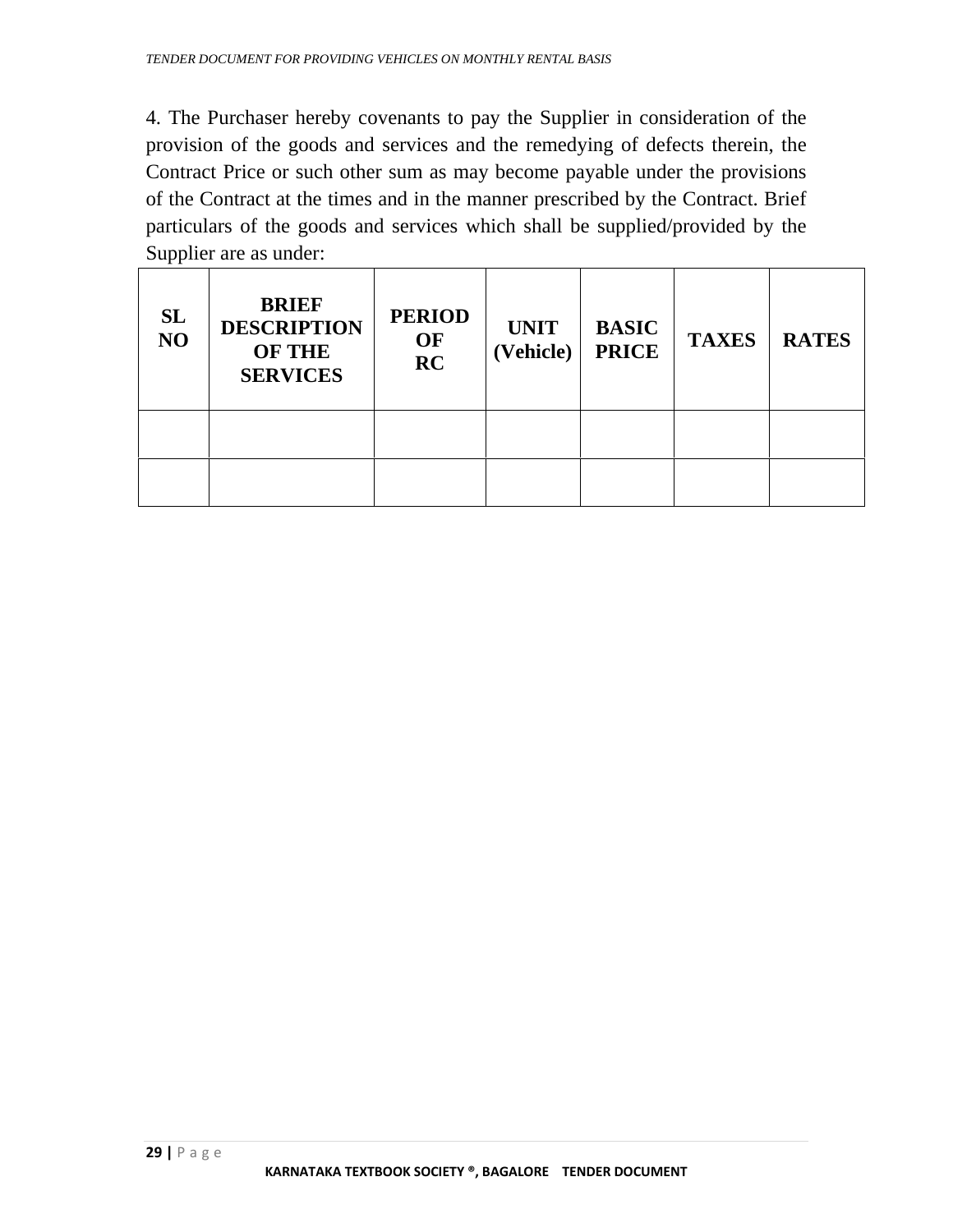#### **Annexure - 1**

#### **For A/C car**

| <b>SLNO</b> | <b>BRIEF</b><br><b>DESCRIPTION</b><br><b>OF THE</b><br><b>SERVICES</b> | <b>Monthly rent</b><br>per vehicle<br>for minimum<br><b>2500 Km and</b><br>upto 300<br>hours | <b>Additional</b><br>rate per Km<br>after 2500<br>Km. | <b>Additional</b><br>rate per<br>hour after<br>300 hours |
|-------------|------------------------------------------------------------------------|----------------------------------------------------------------------------------------------|-------------------------------------------------------|----------------------------------------------------------|
|             |                                                                        |                                                                                              |                                                       |                                                          |
| 2           |                                                                        |                                                                                              |                                                       |                                                          |
| 3           |                                                                        |                                                                                              |                                                       |                                                          |
|             |                                                                        |                                                                                              |                                                       |                                                          |

#### **A. For non A/C car:**

| SL<br>NO | <b>BRIEF</b><br><b>DESCRIPTION</b><br><b>OF THE</b><br><b>GOODS</b> | <b>Monthly rent</b><br>per vehicle for<br>minimum 2500<br><b>Km</b> and upto<br>300 hours | <b>Additional</b><br>rate per Km<br>after 2500<br>Km. | <b>Additional</b><br>rate per<br>hour after<br>300 hours |
|----------|---------------------------------------------------------------------|-------------------------------------------------------------------------------------------|-------------------------------------------------------|----------------------------------------------------------|
|          |                                                                     |                                                                                           |                                                       |                                                          |
|          |                                                                     |                                                                                           |                                                       |                                                          |
| 3        |                                                                     |                                                                                           |                                                       |                                                          |
|          |                                                                     |                                                                                           |                                                       |                                                          |

**Note : Financial evaluation is based on break up given in the annexure - 1** 

#### **DELIVERY SCHEDULE:**

**IN WITNESS** whereof the parties hereto have caused this Agreement to be executed in accordance with their respective laws the day and year first above written.

Signed, Sealed and Delivered by the said ..................................................... (For the Purchaser)

in the presence of:.......................................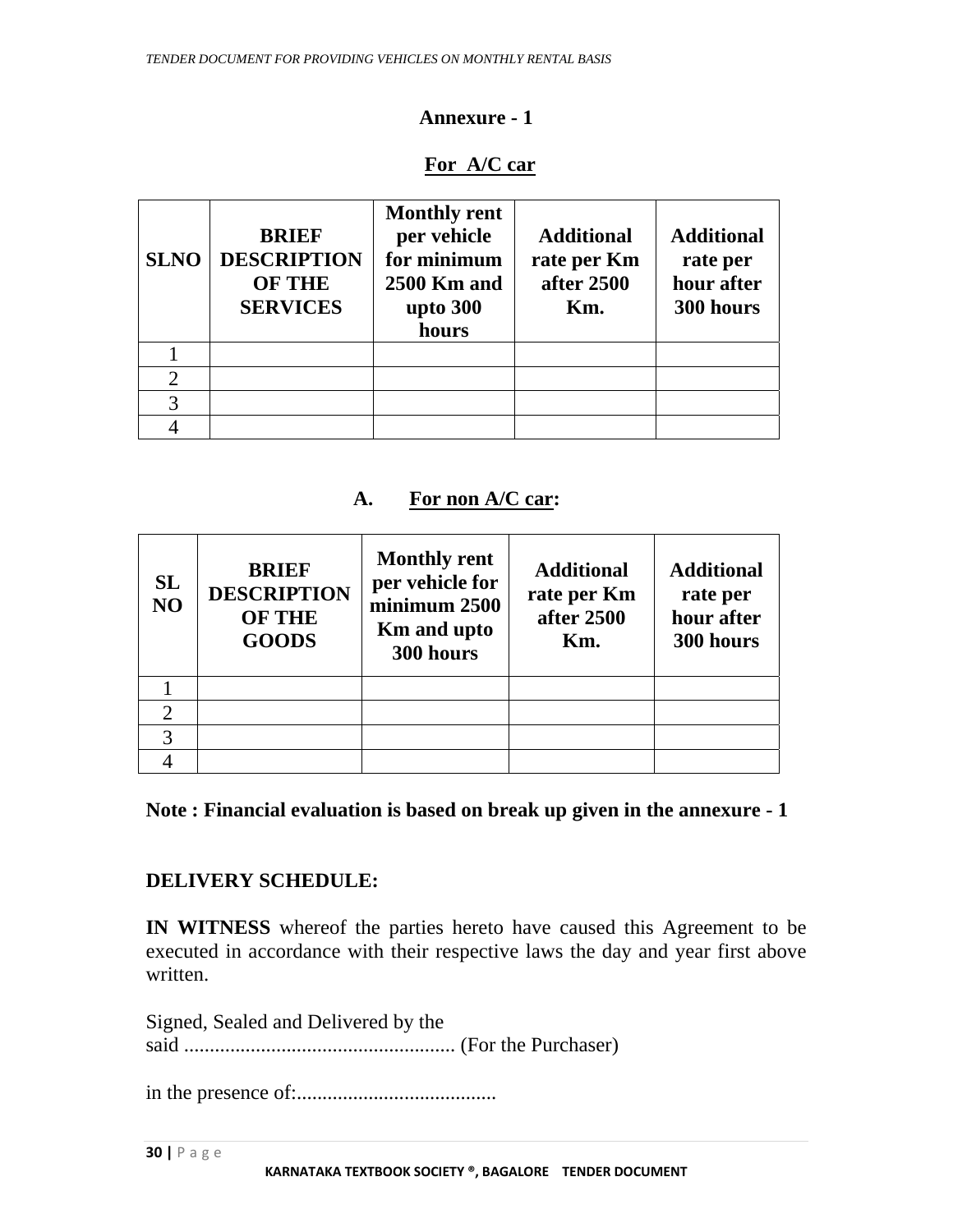Signed, Sealed and Delivered by the

said ..................................................... (For the Supplier)

in the presence of:....................................